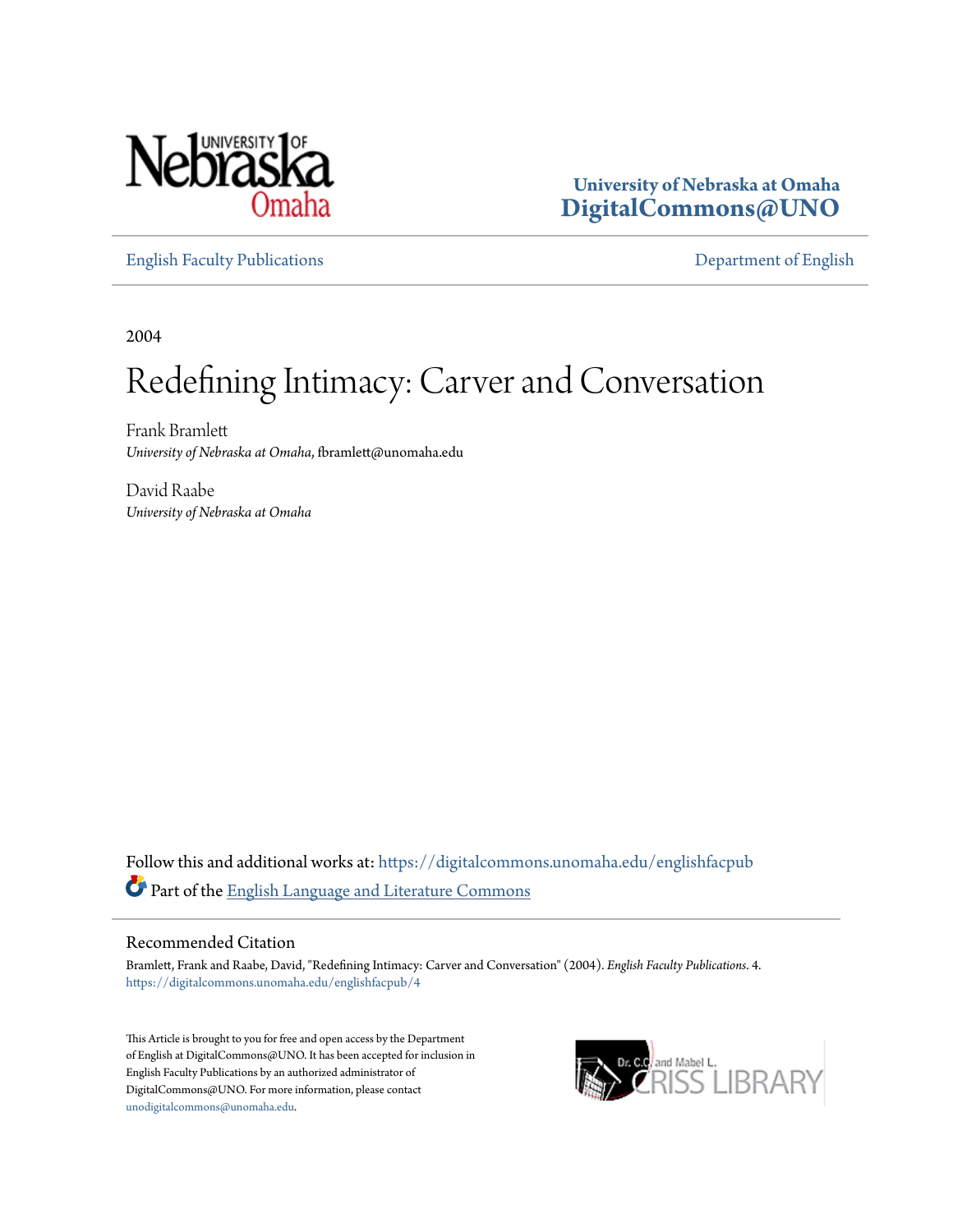# **Redefining Intimacy: Carver and Conversation**

#### **Frank Bramlett and David Raabe**

Raymond Carver's short story "Intimacy," a poignant exploration of the relationship between an ex-husband and ex-wife, paints for the reader a picture of this ex-couple's rocky history and their current estrangement. The ex-husband narrator, a relatively well-known writer of fiction, arrives unannounced at his ex-wife's home, and she lets him in. While this scene is ordinary enough, Carver's telling of the story is unique. The story itself consists largely of dialogue; there is precious little in the way of action, setting, or exposition. In comparison to most fiction, the proportions of this dialogue are highly skewed: the ex-wife unequivocally dominates the story's conversation, and the ex-husband initially appears to be a victim of her verbal abuse. Accompanying the distorted dialogue, the dearth of concrete objects gives "Intimacy" an empty, vague atmosphere in which readers get few details with which to kindle their imaginations.

Carver crafts "Intimacy" by mapping out the ways in which deep, detailed knowledge of someone leads to enduring intimacy while at the same time it causes that intimacy to be kicked, dissected, strewn about, and gathered up again. To understand how "Intimacy" enacts this (de)/(re)construction, we take an interdisciplinary analytical approach: the relationship and interaction between the ex-husband and the ex-wife is best understood through a confluence of linguistic discourse theory, conversation analysis, and narrative theory.<sup>1</sup> The "conversation" between the narrator and narratee contains the one between the ex-husband and ex-wife; the homodiegetic narrator, in spinning this tale, develops a narratological intimacy with an unnamed**[End Page 178]** narratee at the same time that he conveys the incident with his ex-wife. It is the blend of unprecedented extremes—a merger of minimal and maximal elements in a single narrative—that gives "Intimacy" a pivotal place in Carver's canon.<sup>2</sup> In this essay, we argue that Carver redefines intimacy through disproportionate dialogue, a paucity of concrete objects, and nonverbal communication—uniquely demonstrating the fundamental need for human beings to narrate meaning into their lives.

# **Conversation and Interpersonal Relations**

In his work on linguistic discourse analysis, James Paul Gee discusses the relationship between current conversations (what is now being said) and past conversations (what was once said) through two concepts.<sup>3</sup> One is intertextuality, that property of texts that links them to previous texts, those that have come before (55). The other idea is one of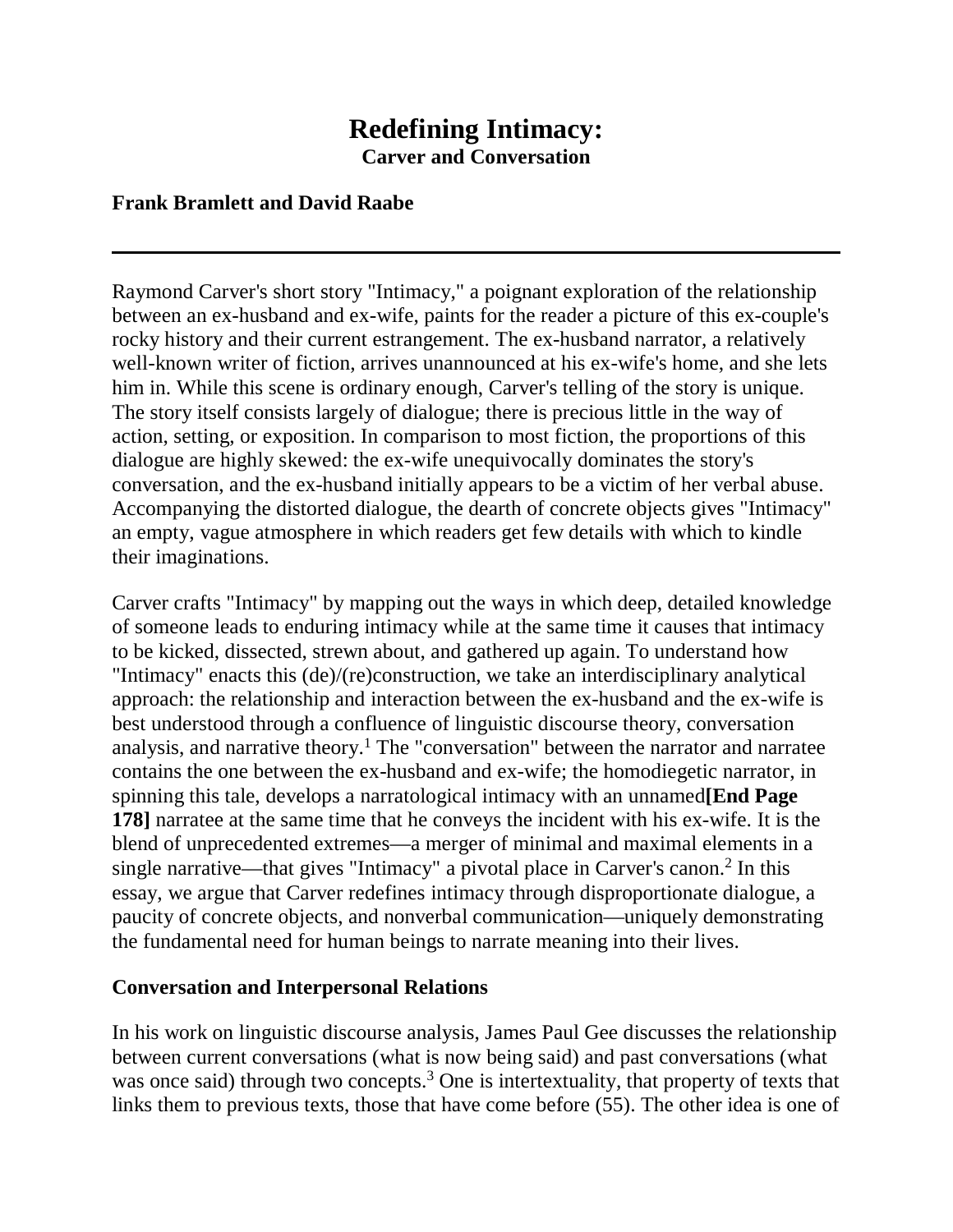Gee's own: he conceptualizes "little-c" conversation to specify the current dialogue/interaction and "big-c" Conversation to specify the history, development, and dynamism of ongoing conversations that have led up to the current one (13, 34- 37)[.4](https://muse.jhu.edu/journals/narrative/v012/12.2bramlett.html#FOOT4) The verbal interaction between ex-husband and ex-wife in Carver's story is their "little-c" conversation:

I'm listening, I say. I'm all ears, I say.

She says, I've really had a bellyful of it, buster! Who asked you here today anyway? I sure as hell didn't.

 $(445)^5$ 

The way that people make "little-c" conversations is always affected by their previous "little-c" conversations, the sum of which equals the ongoing "big-c" Conversation (this is intertextuality). In the case of strangers meeting for the first time (perhaps at a cocktail party, on a blind date, or just sharing a taxi), the conversation participants often rely on "tried and true" conversation routines that provide ways of opening up individual histories that begin to become a part of their ongoing Conversation ("Can you believe how hot it's been lately?"; "The Mets can't seem to win, can they?"). If the participants in the taxi ride never meet again, then their "little-c" conversation is virtually equivalent to their "big-c" Conversation. If the blind date turns out to be a smashingly successful relationship, then that very first "little-c" conversation serves as the beginning of the ongoing Conversation, as a text to which all subsequent "little-c" conversations may refer.

For analysis of "Intimacy," it is important to understand relations between and among conversations and Conversations; however, it is equally important to understand the building blocks of individual conversations. Since conversation analysis is a method of investigating the structures and orders of everyday talk, it illuminates the way people who engage in conversation manage their lives. Having foundations in sociology, conversation analysis (CA) shows how people follow extant rules, revise them, and create new ones as they go along, establishing and maintaining social relationships through conversational interaction. In commenting on the use of conversation in institutional settings, John Heritage claims that the institutions themselves**[End Page 179]** are "talked into being" (qtd. in Ten Have 8). Going beyond core theory, some studies expand CA to explore such notions as conversation and irony, and conversation and humor. Here, we explore Carver's use of fictional conversation to create and maintain character intimacy in the short story.

The context of the ex-couple's current, story-bound conversation, of course, includes the historical development of their ongoing Conversation: "[W]hen something of mine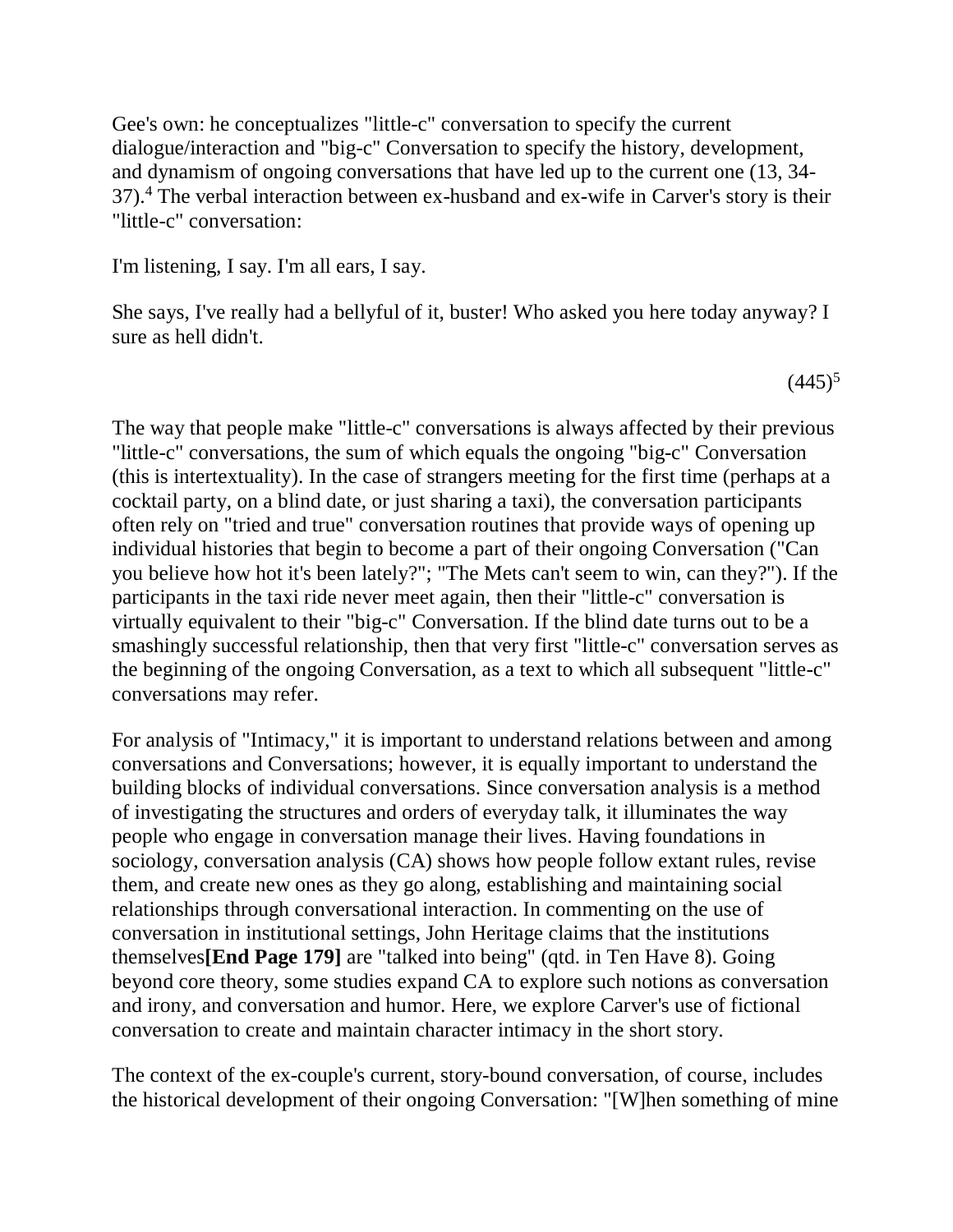appeared, or was written about me in the magazines or papers—a profile or an interview—I sent her these things. . . . [S]he never responded" (444); "She says, I loved you so much once. I loved you to the point of distraction. I did. More than anything in the whole wide world. Imagine that. What a laugh that is now" (446). This is the intertextual nature of their talk. Further, the intimacy that the two negotiate in their current interaction is always founded on the intimacy that they shared in the past. Therefore, it is clear that their current, immediate intimacy—what we will call "littlei" intimacy—develops only as a result of their ongoing, historical "big-i" Intimacy. Carver's use of dialogue shows that the couple's intimacy has changed over time from an intense and yearning intimacy early in their relationship to an anemic but tenacious intimacy during the present visit.

Through their social interaction and the action sequences of their conversation (e.g., question-answer sequences), the ex-husband and the ex-wife relive intimate moments from the past, engage in and negotiate intimate moments in the present, and in some ways anticipate moments of intimacy in the future. This negotiation evolves through one of the most important concepts in CA: the conversation turn. In describing the system of conversational turn-taking, what they call turn-allocation techniques (716), Sacks, Schegloff, and Jefferson explain that speakers and hearers operate together to make the conversation work, what they term local and interactional management of talk (724-27). Interestingly, they note Goffman's description of turn-taking itself as a social encounter in which "*intimate* collaboration must be sustained" (697n emphasis ours). In taking turns, interlocutors tend to follow the same set of rules. According to Sacks, Schegloff, and Jefferson, the first option is that the current speaker can select the next speaker; the second option is that the next speaker can self-select; the third option is that if neither of these options is taken, then the current speaker can continue. If none of these options is used, then the conversation comes to an end, if only briefly (716-20). While turns may vary in form, length, and number, all conversations have some degree of turn-taking.

An initial reading of "Intimacy" suggests a distortion of the everyday turn-taking system; the ex-wife engages in an extended near-monologue in which the ex-husband hardly figures. However, linguistic discourse theory refocuses this interpretation. In the story, they sit in the ex-wife's living room and engage in conversation, yet this is only one episode in their history, their extensive relationship, their ongoing Conversation. It is this "big-c" Conversation—stretching over many years and many arguments, and including children and divorce—that contains the couple's Intimacy, what the ex-wife refers to in the current story, the current "little-c" conversation. While it is true that the ex-wife dominates the story-bound conversation, the context of the story actually reveals her talk to be a response to the ex-husband's own extended turn. Over the past four years, the ex-husband has held **[End Page 180]** the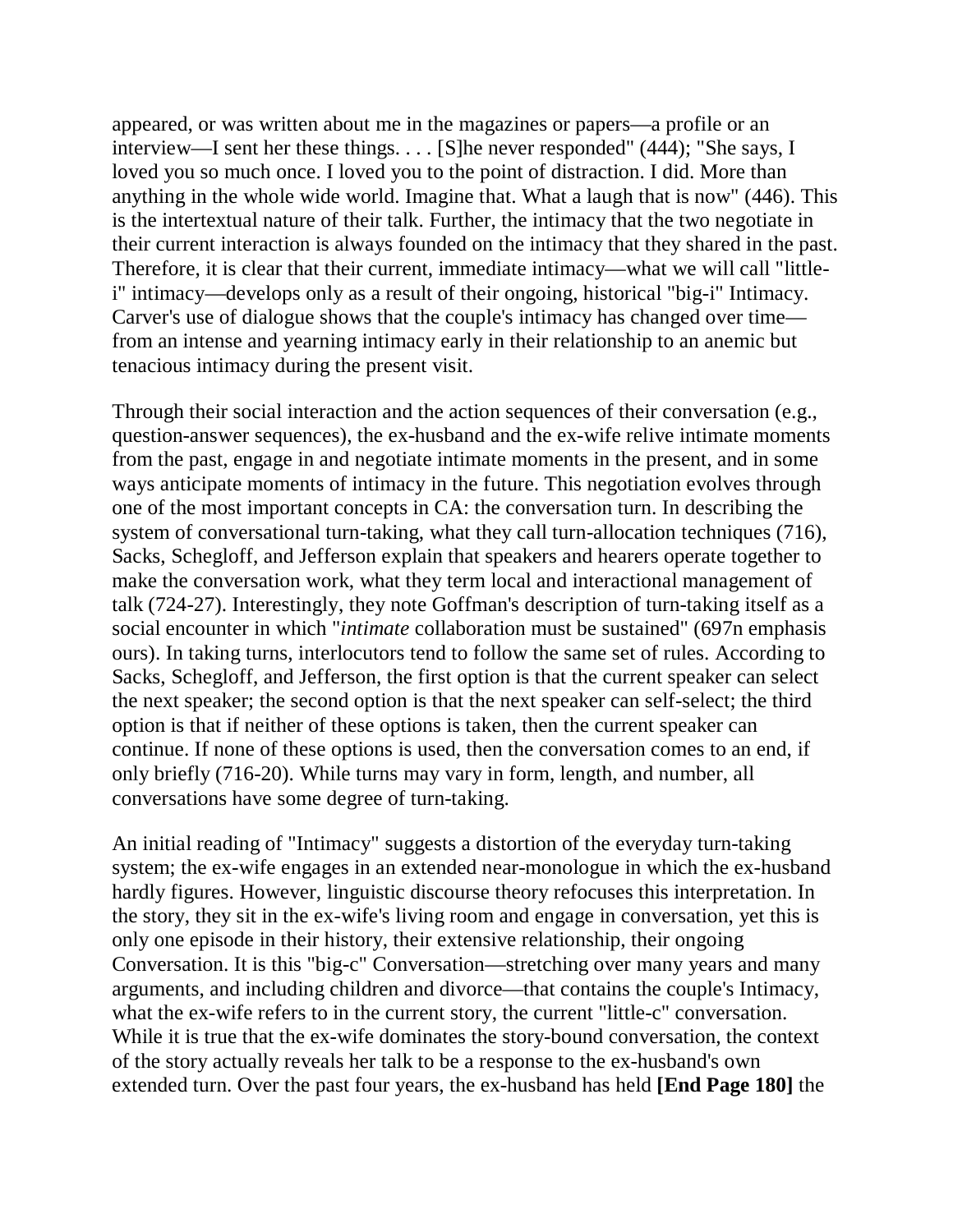Conversational floor by sending magazine and newspaper clippings to his ex-wife  $(444)$ .<sup>6</sup> To her, he has been writing and talking about their marriage. During this period, she has remained silent, has not taken a turn in the Conversation. From the exwife's perspective, the narrator has betrayed their Intimacy by using it to make his living: he has "made her feel exposed and humiliated," and she says, "But then you were into betrayal early" (444). Moreover, by sending her the clippings, he seems to her to have been flaunting that betrayal.

In turn-taking practice, it is the right of the current speaker to select the next speaker; when the ex-husband shows up at his ex-wife's house unannounced, he is in effect selecting her to take her turn, and she obliges. What the sequence of turns does not show, however, is the tenor of the conversation. The content of the turns shows that the ex-wife is expressing highly negative emotive states through her language, and this is especially true during the beginning and middle of the story. Her assault is direct: "She says, You know something? I think you're sick" (445); "You think you're God or somebody? You're not fit to lick God's boots, or anybody else's for that matter"; "You give in too easy. You always did. You don't have any principles, not one" (446); "I think if you were on fire right now, if you suddenly burst into flame this minute, I wouldn't throw a bucket of water on you" (448). However, near the end of the story, the ex-wife's tone changes dramatically; at that point she expresses understanding, forgiveness, and even sympathy for someone who she believes wronged her deeply. What happens to precipitate this change is the ex-husband's turn—an extended, nonlinguistic one—which serves as the turning point of the story, of the current conversation, and of their relationship, their ongoing Conversation, discussed below.

Carver uses dialogue in "Intimacy" in unexpected ways. The talk that takes place in the present time of the story, the "little-c" conversation, is staggeringly disproportionate. Further, not only does the ex-husband/narrator take few turns, some of them are nonlinguistic—moments of silence accompanied by a physical gesture that stands in for his linguistic turns. It is important not to take this conversational exchange as some kind of dysfunction in the ongoing relationship of the ex-couple; instead, the conversation evokes past intimacies that they shared, builds the intimacy of the moment, and prepares the reader for the most intimate moment of the story.

#### **Building and Sustaining Intimacy through "Little-C" Conversations**

The four years of one-sided conversation (with the ex-husband dominating), which includes his betrayal of their Intimacy, serve as the immediately preceding context of the current, story-bound conversation (with the ex-wife dominating). These "little-c" conversations create, sustain, and modify the couple's Intimacy. Further, the Intimacy the couple has shared previously (as well as their ongoing Conversation) creates the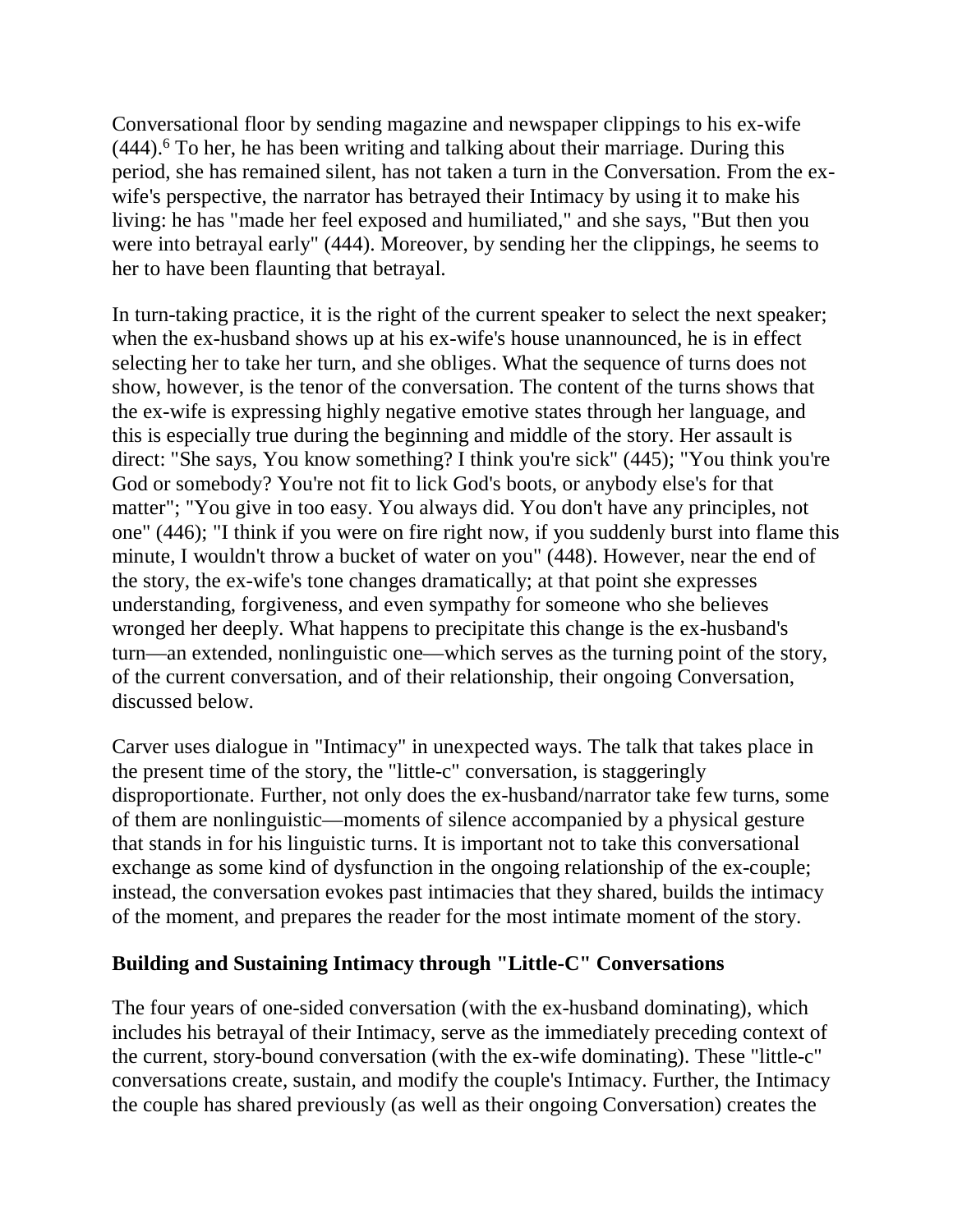base on which the current conversation and current "little-i" intimacy are made. As a character, the homodiegetic narrator never assesses his own prior behavior as a source of the ex-wife's pain. Instead, he lets her have her say. The **[End Page 181]** confrontational tone of blame she immediately assumes is something he has heard before—he feels right at home with it (444). It is an established trait of their "big-i" Intimacy. Whatever positive closeness and understanding might have characterized the Intimacy in their early marriage no longer exists. But her continued awareness of it has fused with awareness of its rupture to create the "big-i" Intimacy that both know is in place when she begins her harangue. At the same time, the "littlec" conversation and the "little-i" intimacy enrich the historical Conversation and Intimacy the couple will use (or be able to use) in all their future interactions. They establish that, for better or worse, they will always share an Intimacy.

Gee argues that neither the social situation nor the language used in the situation comes first, that neither one is necessarily more important than the other (80, 82). He calls this equivalent relationship "reflexivity," which can be defined as a reciprocal production and reproduction of the socially situated language (what Gee calls "big-d" Discourse). The language used in a particular time and place both creates/reflects the social situation and is constrained/determined by the social situation. What this reflexivity means for "Intimacy" is that the situation (the ex-husband and ex-wife, sitting in her living room, talking about their history/relationship) helps determine the language used (the "little-c" conversation, the ex-wife predominating). At the same time, the story's language (almost all hers) creates, constrains, and reflects the parameters of the social situation: "She says, I loved you so much once. I loved you to the point of distraction. . . . What a laugh that is now. Can you imagine it? We were so *intimate* once upon a time I can't believe it now. I think that's the strangest thing of all now. The memory of being that intimate with somebody. We were so intimate I could puke. I can't imagine ever being that intimate with somebody else. I haven't been" (446 emphasis original). They are still "intimate" or she couldn't say so. She later says "I can't imagine how I'd explain this if my husband was to walk in" (452). In essence, both the ex-wife and the ex-husband always already have in their minds the "assumed intimacy" of their relationship. Her current husband, Fred, apparently does not share, nor could he readily understand, their complicated familiarity. In this story, both the ex-husband and the ex-wife still assume enough intimacy to engage in conversation about these intimate details (although they may and probably do assume different intensities of intimacy). Both characters maintain a high level of awareness about the rupture in their Intimacy/intimacy and rely on their assumed Intimacy to negotiate this very breach.

#### **Disproportionate Dialogue and Things**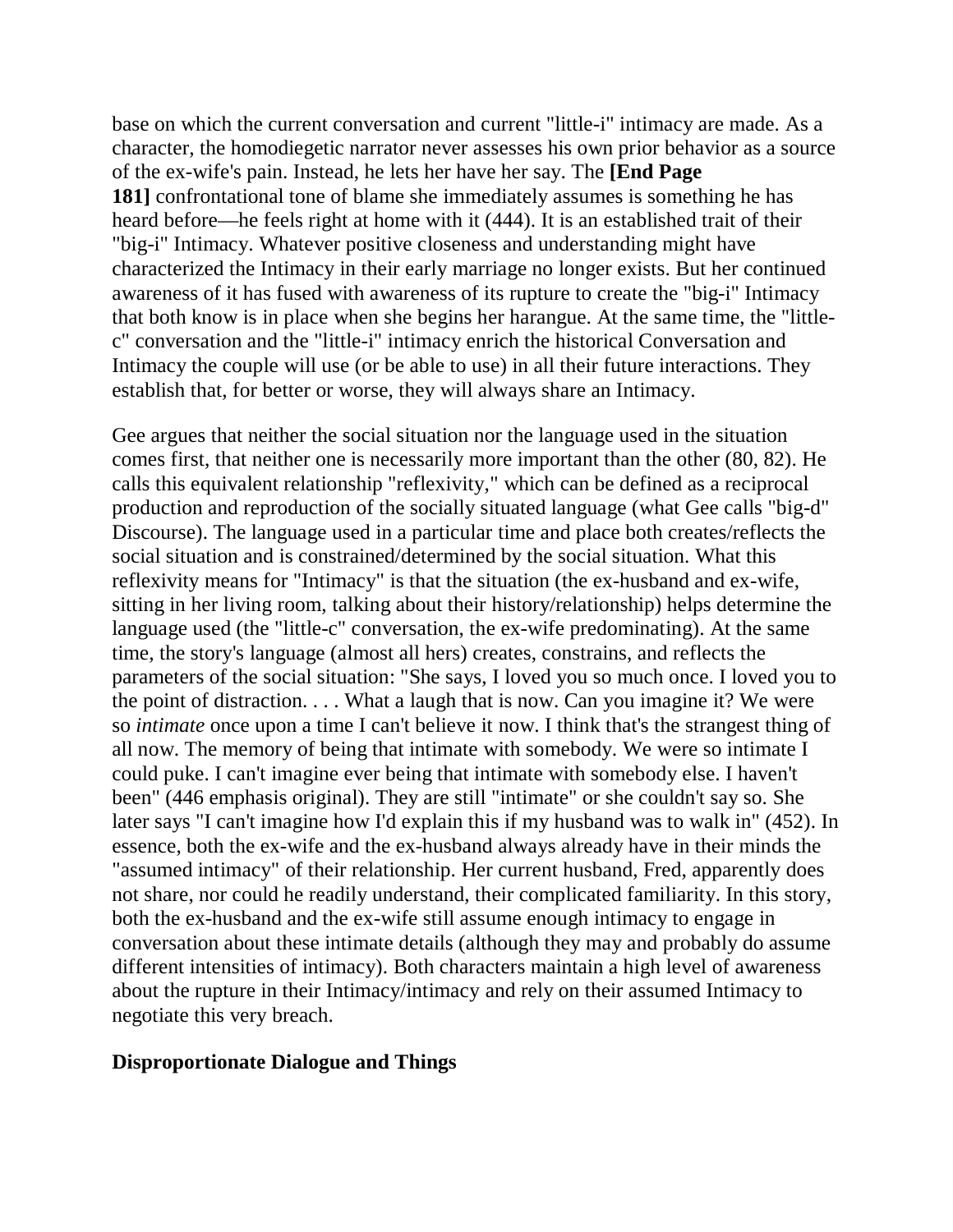"Intimacy" is unique among Carver's short fiction for two reasons. First, its percentage of dialogue far exceeds that of other stories; second, the relative amount of dialogue produced by husband and wife is drastically skewed. Table 1 compares four Carver stories in which almost all the dialogue consists of wife-husband conversation. The wives speak more in each, but in the two stories that are nonargumentative, each spouse's amount of speech is close to the same. In Carver's earlier argumentative story "A Serious Talk," the wife speaks twice as much. But in "Intimacy," which **[End Page 182** is almost three-fourths dialogue, the wife dominates the conversation by seven times that of the other story. She has more than ample opportunity to display her most intimate emotions.<sup>7</sup>

Triners<br>Altri **Table 1** Dialogue percentage and wife-husband converstaion share in four Raymond Carver Click for larger stories.

In the present-time conversation of his story, the ex-husband does manage to reply to his ex-wife's harangue, but just enough to remind the reader that Carver is presenting a dramatically credible dialogue, however disproportionate it is. In fact, many of the ex-husband's brief responses might not even qualify as full conversational turns. Very often participants in everyday conversation express their opinions and emotions through backchannel cues (Renkema 111-12). These words or short phrases, sometimes only vocalizations like "mm-hmm" or "uh-huh," indicate a range of meanings (e.g., the hearer could indicate agreement with the speaker and/or express active listening). Taking a breath after about three hundred words, the ex-wife in "Intimacy" checks to see if her ex-husband is listening to her, and the ex-husband's response serves to indicate his participation in the dialogue: "I'm listening, I say. I'm all ears, I say" (445). Accepting his response, his backchannel cue, as proof of his attention, she goes at him again for another four hundred rancorous words. Her verbal assault is a counterpart to the purely physical beating administered by the wife in another Carver work, his poem "Miracle," published in 1987. She and her husband are flying home from their second bankruptcy hearing:

without a word, she turns in her seat and drills him. Punches him and punches him, and he takes it. Knowing deep down he deserves it ten times over whatever she wants to dish out—he is being

view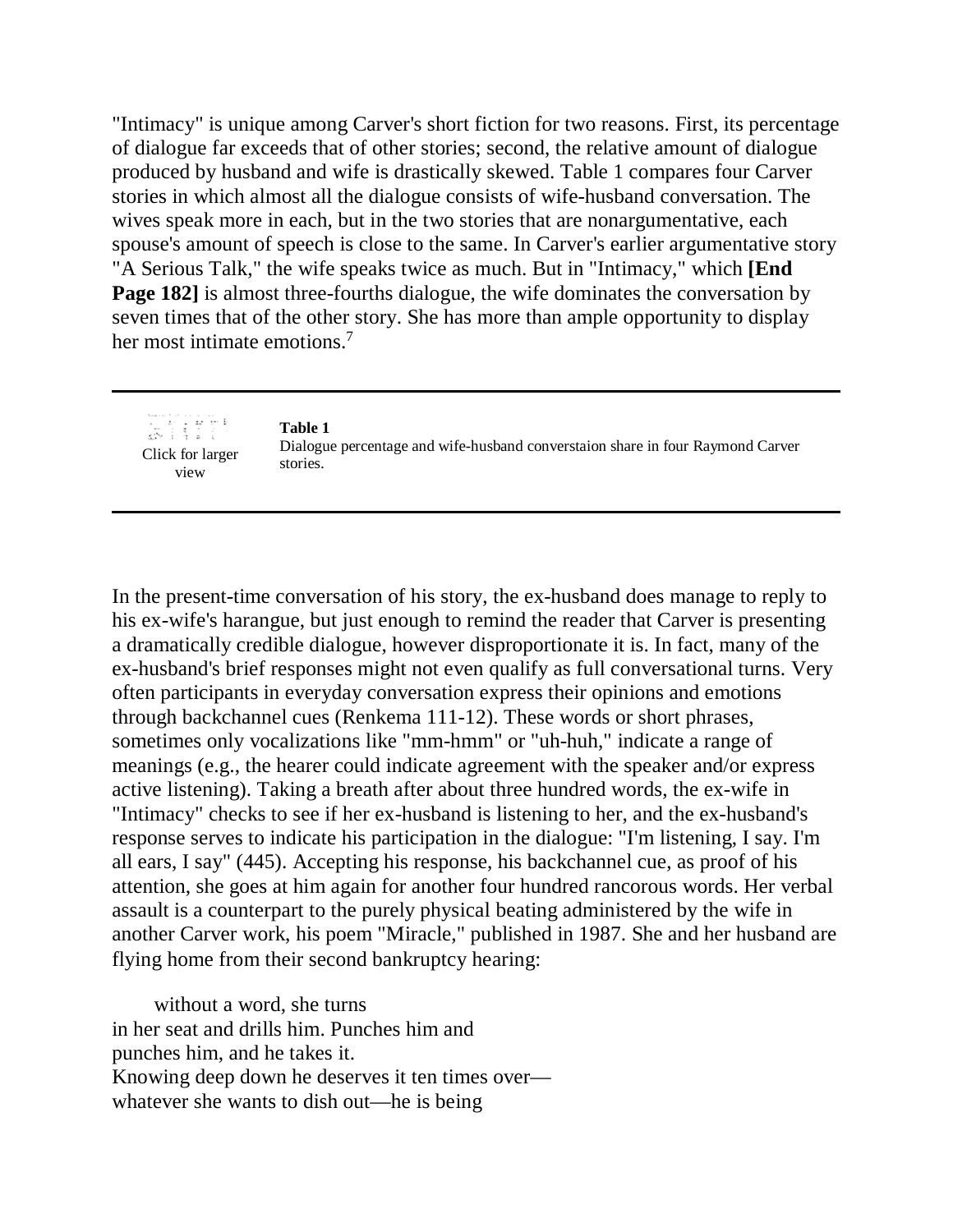deservedly beaten for something, there are good reasons. All the while his head is pummeled, buffeted back and forth, her fists falling against his ear, his lips, his jaw. . . .

(*All of Us* 243)

The text of "Intimacy" contains the words "she says" sixty-six times, introducing the salvos of the ex-wife's vitriolic barrage, which is interspersed with the exhusband's **[End Page 183]**laconic backchannel cues ("I say . . .") only fourteen times prior to his climactic gesture.

The ex-husband's few clear turns mainly occur as a result of the "normal" expectations of preferred structures in adjacency pairs, such as question-answer:

She says, Are you listening to me? I'm listening, I say. I'm all ears, I say.

(445)

In short, when the ex-husband speaks, he does so when virtually forced to answer the questions that the ex-wife asks of him:

You know what I'm talking about, don't you? Am I right? Right, I say. Right as rain.

(446)

Am I getting warm? Am I right? Tell me about the knife, I say.

(447)

This last example follows the spirit of cooperation that is expected in question-answer adjacency pairs, though it could be argued not to follow the proverbial letter of the law. The ex-wife asks a "yes/no" question, but the ex-husband does not give the most socially preferred answer (that is, either "yes" or "no"). Instead, he answers in an indirect way, by eliciting her story about the knife: in effect, doing so not by asking a direct question (such as "Would you give me material for a new story?") but by using a sentence with an imperative mood verb: "Tell me about the knife."

The reaction of the reader (implied or actual) to the "Intimacy" wife's painful invective is necessarily more pronounced than that of the ex-husband since it is intensified by initial repugnance at his apparent indifference, as in the poem. Perhaps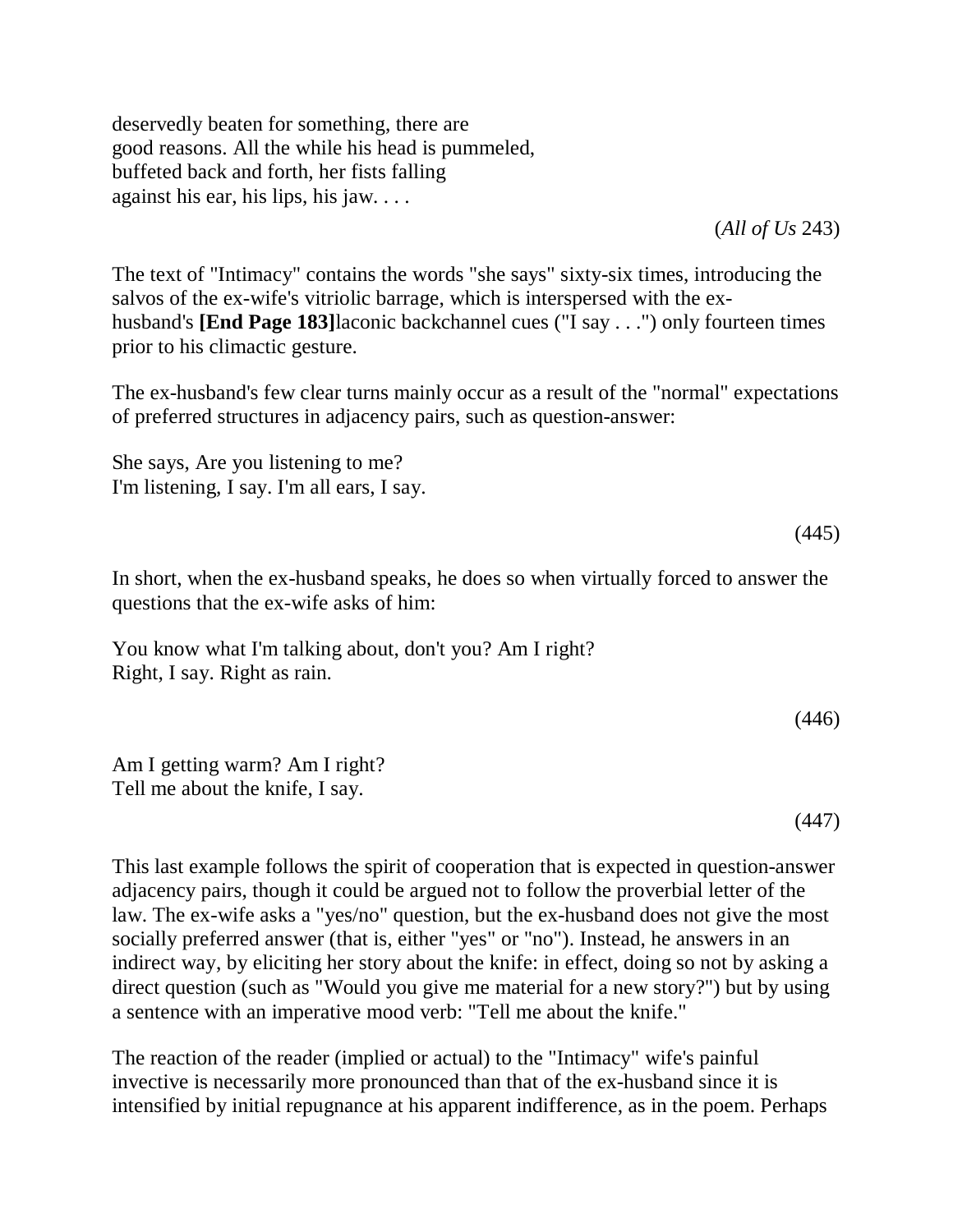his passivity is initially motivated by understanding his ex-wife's strong feeling of betrayal; in any case, analysis shows the verbal imbalance is his idea at least as much as hers. The ex-husband takes part in the collaboration needed for conversation just enough to keep it going. Moreover, in a sense, only on the surface is he what Goffman calls a "ratified coparticipant"; really he is serving his hidden agenda, which is to mine the conversation for writing material, verifying her view of him as a traitor to their Intimacy. He is engaging in a kind of one-person "collusive communication," which Goffman says must be seen as "a *departure* from the [conversational] norm, else its structure and significance will be lost" (qtd. in Sacks, Schegloff, and Jefferson 697n emphasis ours).

The ex-wife gives the ex-husband many chances to answer or refute what she says at least as often as she changes her train of thought. These moments during a speaker's turn when another speaker might take the conversational floor are called transitionrelevance places (TRPs) (Sacks, Schegloff, and Jefferson 703). At times she ends her utterances with questions that are more than just rhetorical: "But why keep it going? Don't you ever get tired of dredging up that old business?"8 ; "What the hell do you want from me? Blood?" (445). Thus, she repeatedly offers CA option **[End Page 184]** one, current speaker selects next speaker, sometimes so pointedly that his failure to take a turn would border on the uncooperative were they on less intimate terms.

She says . . . I think I know why you turned up, but I want to hear it from you.

When I don't answer, when I just keep sitting there, she goes on.

(448)

Option three provides that if no second speaker selects a turn, the current speaker continues. It is mostly his call, not hers.

While it is of course impossible to claim that intimacy/Intimacy always occurs as a result of disproportionate dialogue and question-answer adjacency pairs, it *is* the case that the ex-couple in "Intimacy" create their current, story-bound intimacy in these ways, as informed by both their ongoing Conversation and their ongoing Intimacy. It is through their history together that they manage, create, and re-create the "Rules" of their Conversation and their Intimacy, and through their conversational practices they "talk" their newly-defined Intimacy into being.

Scanning her word-stream like a data disk, the ex-husband perks up only when she mentions the knife she once pulled on him: "Go ahead," he says, "why don't you, and tell me about it." She immediately understands something: "I think I know why you're here even if you don't. But you're a slyboots. You know why you're here. You're on a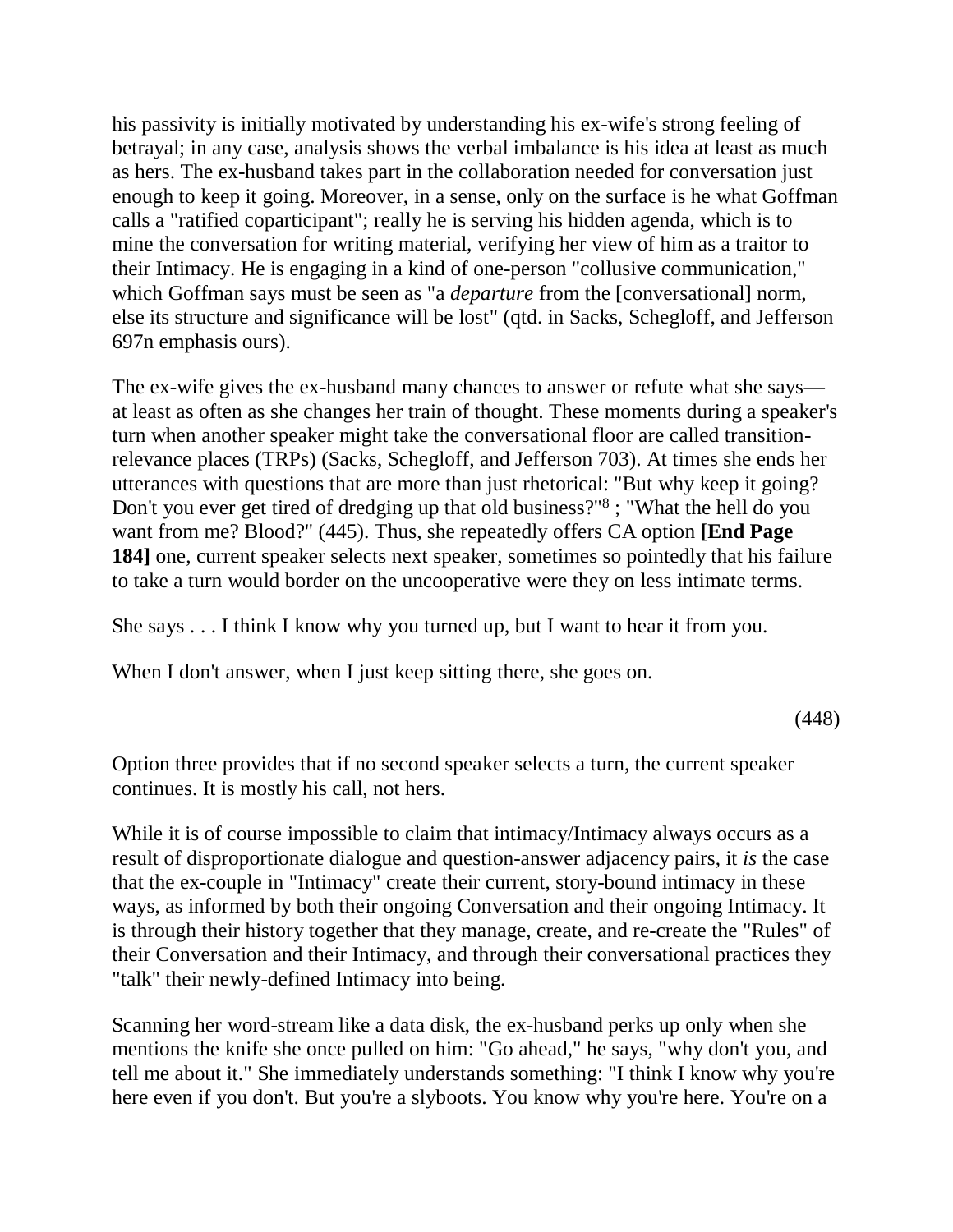fishing expedition. You're hunting for*material*" (447). What she says is truer than she realizes. Carver's narrator, established textually as an accomplished writer, is looking for conflict that will propel a future story (possible further "betrayal"). But more than events for fiction fodder, he seeks something beyond the power of language to convey emotion, the very core of the pain and anguish she feels but expresses only in vague terms. Carver knew William Carlos Williams's oft-stated and oft-cited dictum: "No ideas but in things." The narrator/ex-husband needs something tangible—material hence his interest in the knife. The knife instantly evokes her deepest anger and despair at the most intimate level of their knowledge of one another.

The number of recent literary studies that have explored the importance of concrete things (metonymies) in works of realistic fiction, mainly as they associate with and elucidate character, speaks to the perspicacity of Jakobson's observations in "Two Aspects of Language and Two Types of Aphasic Disturbances." Carver's friend author Richard Ford recalls, "When he wrote ['Intimacy'] . . ., Ray was a very astute craftsman of his stories and authored every effect. . . . [H]e was scrupulous and thoughtful and careful. . . . I believe he could only know every ramifying effect of his stories" (qtd. in Halpert 160).

Carver did know the power and necessity of furnishing a story with associative objects. Nevertheless, "Intimacy" is almost perfectly *demeuble*. "I put the furnishings and the physical things surrounding the people into the stories as I need those things," Carver wrote in 1981 ("Fires" 96). Not one physical detail of the interior of the exwife's house, where the story's single scene takes place, is described at all. She lets the narrator/ex-husband into her living room in the third paragraph, and he walks out of the still open door in the next-to-last.

Only two objects frame the wife's rhetorical display. Before they talk, she **[End Page 185]** brings him "some coffee"; after the emotional climax, she gives him his hat. Within that frame are only two other concrete things: the knife, not in the story's present time but which they mentally recall, and her clothing, which by its solo presence as well as its placement, is central to the story's structural climax. This imagistic paucity contrasts, for example, with an intimate moment in another late Carver story, the more fully furnished "Blackbird Pie": "On the evening in question, we ate dinner rather silently but not unpleasantly, as was our custom. From time to time I looked up and smiled across the table as a way of showing my gratitude for the delicious meal—poached salmon, fresh asparagus, rice pilaf with almonds. The radio played softly in the other room; it was a little suite by Poulenc that I'd first heard on a digital recording five years before in an apartment on Van Ness, in San Francisco, during a thunderstorm" (494). "Intimacy" cuts to the issue. For the ex-husband and the reader, there is in effect no seeing, only hearing. The ex-wife's anger and bitterness, anguish and humiliation bubble immediately to the surface despite the fact that it has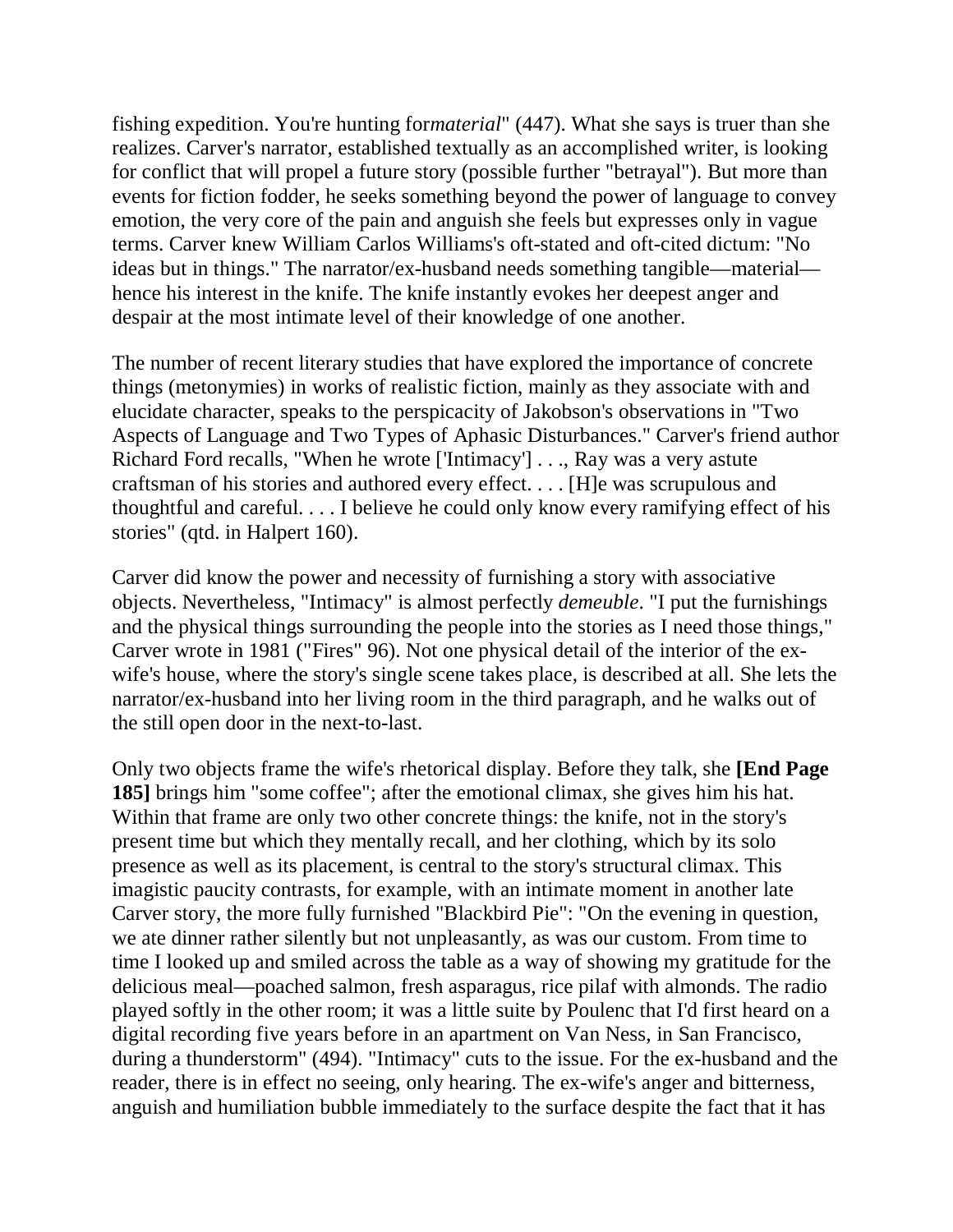been four years since their last meeting. She begins the logorrheic diatribe of her Conversational turn, devoid of anything concrete but full of abstractions—no specifics, no causes, no details.

The final group of responses by the ex-husband culminates in a cluster of three quick reiterations that end his part of the dialogue and bring the narrative to the turning point. The ex-wife questions his motives by suggesting he belongs somewhere else: "Shouldn't you be somewhere far from here at this very minute? No, *I say. I say* it again: No. No place, *I say*. I don't have anyplace I have to be. And then *I do* something" (450 emphasis ours). The thing he does is touch her clothing. For the climactic scene, they begin a new mode of communication that continues the conversation and, at the same time, moves beyond words.

# **The Interplay of Words, Silence, and Gesture**

A variety of devices can delineate conversational turn-taking points. In the case of the ex-husband, several TRP indicators occur. The end of his turn ("I don't have anyplace I have to be") is a grammatically complete utterance, indicating his willingness for the ex-wife to take a turn. For him, the talk is over; more words will not, perhaps cannot, do. (There is one final occurrence of "I say" later in the text: "I say good-bye" [453].) Language aside, the ex-husband's silence, combined with his physical gesture of touching the ex-wife's clothing, clearly signals a TRP. In fact, we argue that the touching functions as a "current speaker selects next speaker" turn change option: "I reach over and take the sleeve of her blouse between my thumb and forefinger. That's all. I just touch it that way, and then I just bring my hand back. She doesn't draw away. She doesn't move" (450).

Raymond Person describes body movement in literature as part of dialogue: "a character produces a meaningful body movement—whether facial expression, posture, or other gestures—that is . . . explicated verbally by the narrator as if the characters spoke what they meant"  $(78)$ .  $9$  But Carver's narrator does not explain his gesture, either when he makes it or when he relates the story to the narratee: "Then here's the **[End Page 186]** thing I do next. I get down on my knees, a big guy like me, and I take the hem of her dress. What am I doing on the floor? I wish I could say. But I know it's where I ought to be, and I'm there on my knees holding on to the hem of her dress" (450). Later, while the ex-husband still grasps her hem, the ex-wife—not the narrator—gives us a glimpse into the ex-husband's unusual behavior: "She says, Get up now. What is it? You still want something from me. What do you want? Want me to forgive you? Is that why you're doing this? . . . That's the reason you came all this way" (451).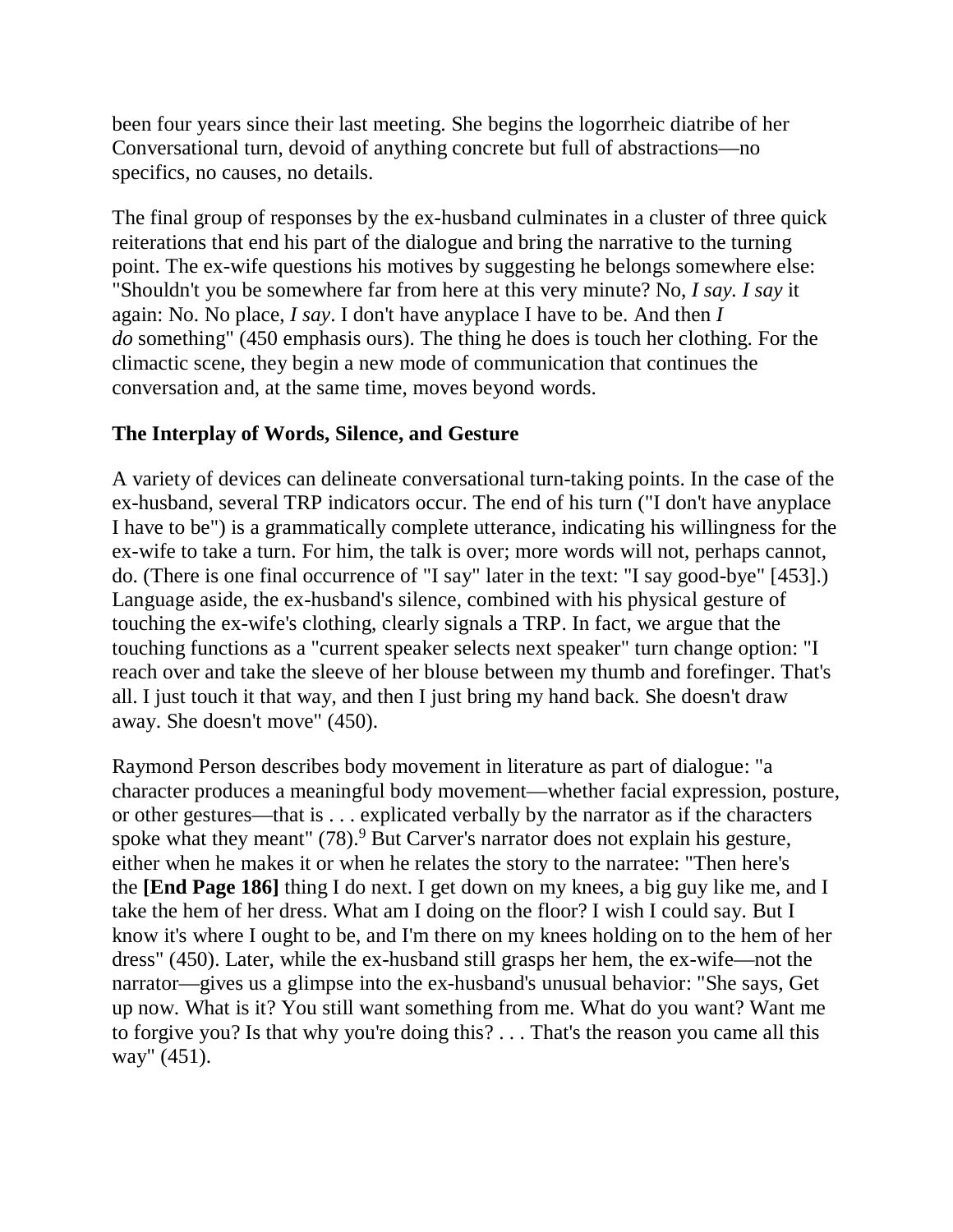Person argues that "readers interpret the body movement of their co-participants, often unconsciously. . . . [Through the narrative,] the readers are better prepared to imagine visually what the body movement was and are told what it meant" (78-79). In "Intimacy," Carver does not substantiate a gesture with narrator comment, character dialogue, or even imagined dialogue; instead, he has the ex-wife "guess" at the meaning of the gesture, based on her intimate knowledge of the ex-husband. It is appropriate that she do this; as Fludernik points out, "Most linguists would currently agree that meaning is produced by the listener, who from the available information input computes the most likely meaning that conforms to the generic and situational conventions of the ongoing linguistic exchange and to its topical, contextual relevancy" (60). Although CA does not often concern itself with nonlinguistic turns, we adapt CA to explain that the ex-husband's extended grasp on the ex-wife's dress hem serves as a nonlinguistic "speaker selects next" turn indicator. CA sometimes addresses the notion of silence, in and of itself a meaningful turn-taking practice, but the ex-husband's silence does not stand alone as a turn; it coordinates with gesture to achieve the ex-husband's communicative effect.

The hem of the dress is this story's central object—nontrite, nonobvious, and, unlike the knife, temporally present at the main action level. Broadly invoking Herman's narratological application of functional grammar's "process types" (136-48) provides fuller understanding of how this climactic part of the story brings the disproportionate dialogue strategy to an extreme. The ex-husband abandons speech altogether in favor of gesture (i.e., the sum of his nonlinguistic turns), which coalesces with the ex-wife's conversational turns to reveal the important changes in her feelings. The changes arise from an interplay of three (out of six possible) process types: verbal, material, and mental, both at a grammatical (clause) level and as aspects of the narrative.

Up to this point, almost all of the narrative has been comprised of *verbal* processes ("I say; she says"). Now it moves to a *material* process as the ex-husband ("actor") grasps the dress hem ("goal"). The act is classifiable as the "dispositive" (doing to) subtype of the material process; but in sustaining it, the ex-husband catalyzes at least three different reactions in the ex-wife which demonstrate the "creative" (bringing about) subtype. As stated earlier, the ex-husband's silence, combined with his grasp on her hem, serves as a conversational turn. In fact, he takes three successive nonlinguistic turns which each signal a "current speaker selects next speaker" turn change: the exhusband's turn has ended and the ex-wife should begin another turn. The gesture stands as a signal for both the conversation they are engaged in currently as well as the ongoing Conversation they have been having for years. The ex-husband's silent, humble posture ("phenomenon") evokes in the ex-wife **[End Page 187]** ("senser") a *mental* process of the "cognitive" subtype in which she recognizes and verbalizes the satisfaction of her "need to ventilate." Her vitriol is gone: "Listen, it's okay. I'm over it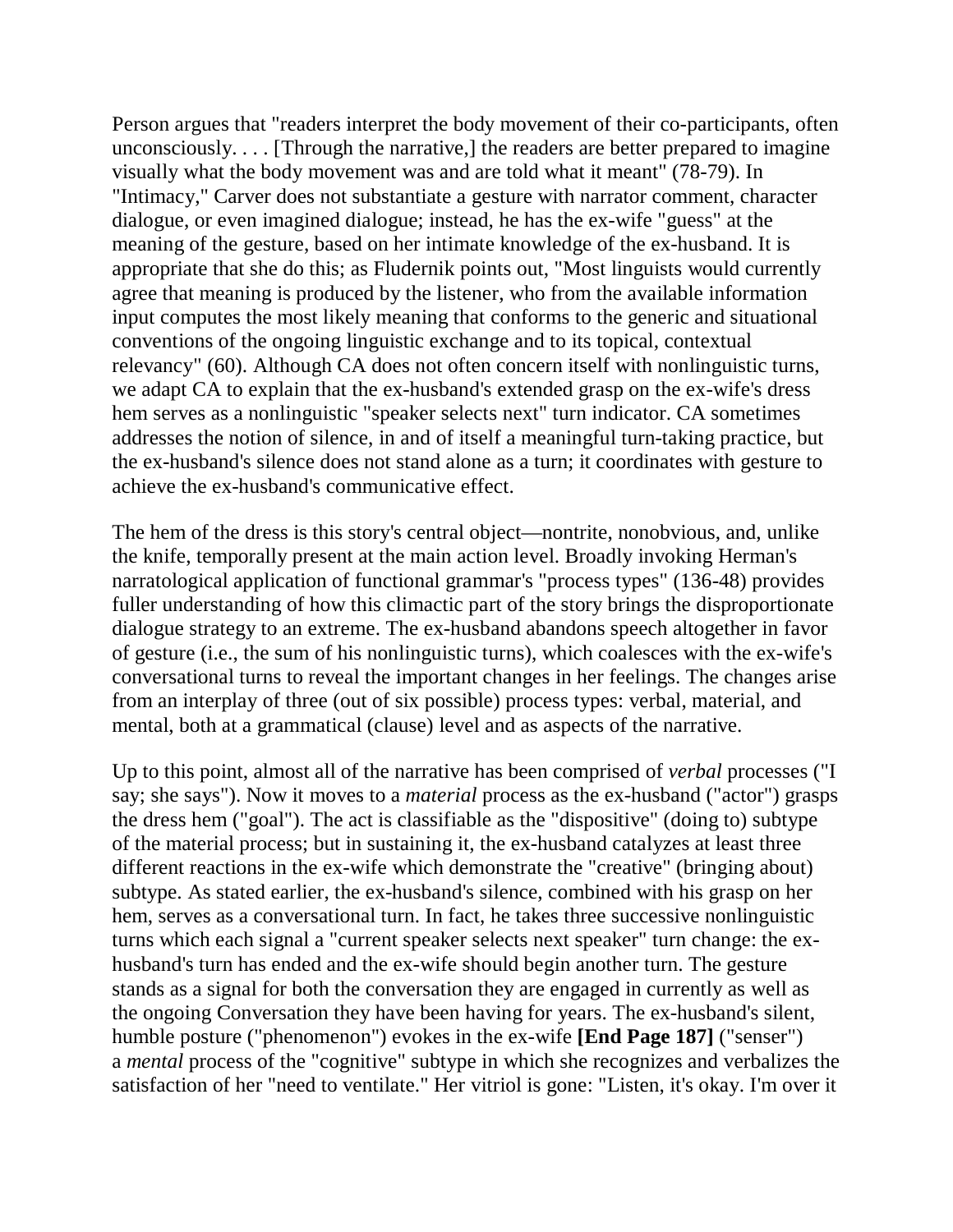now." She produces one last abstraction of her old feeling and stresses it as a cap to her philippic: "For the longest while, honey, I was inconsolable. *Inconsolable*, she says. Put that word in your little notebook. I can tell you from experience that's the saddest word in the English language" (450-51 emphasis original). She is done; she has reconciled herself to his betrayals, "the whole cruddy business" (450), and wants him to leave.

However, the ex-husband does not relent; he encourages her to continue her turn by sustaining his nonverbal gesture as well as refusing again to take a linguistic turn in the conversation (thereby reinforcing the disproportion): "It's crazy, but I'm still on my knees holding the hem of her dress. I won't let it go. I'm like a terrier, and it's like I'm stuck to the floor. It's like I can't move" (451). This time the ex-wife senses what she thinks is a different phenomenon, believing he kneels in supplication, in need of absolution. She verbalizes the outcome of this second cognitive process: "Want me to forgive you? Is that why you're doing this? . . . Okay. . . . I forgive you." His position doesn't change. This passage is as close as we get to being told how to interpret the nonlinguistic turn that the ex-husband has taken in the story-bound conversation. It is improbable that the ex-husband would have made this gesture had he not felt a meaningful intimacy with his ex-wife (regardless of their marital status). What he seems to be asking is something even the church could not grant to a penitent: a sinning license, the freedom to recommit the same transgressions.10 "But I'm still there, knees to the floor" (451). This third nonlinguistic turn starts a mental process that is essentially of the "affective" subtype, evoking fear that her new husband might come home at this awkward moment. She and "decent" Fred are not that intimate; he wouldn't get it. "Come *on* now, you have to get out of here" (451), and she helps him up.

The ex-wife's final concession is evidence of a fourth, and most compassionate, instance of her mental processes, also evoked by the sight of the supplicant exhusband, now impressed upon her as a mental image. The narrator zooms in and focuses the reader/narratee (as well as himself): "She says, Listen to me now. Look at me. Listen carefully to what I'm going to tell you. She moves closer. She's about three inches from my face. We haven't been this close in a long time. I take these little breaths that she can't hear, and I wait. I think my heart slows way down, I think"; then she bestows her "gift." It is more than forgiveness. "She says, You just tell it like you have to, I guess, and forget the rest. Like always. You been doing that for so long now anyway it shouldn't be hard for you. She says, There, I've done it. You're free aren't you? At least you think you are anyway. Free at last. That's a joke, but don't laugh. Anyway, you feel better, don't you?" (452).

Reciprocally, his gesture of kneeling and hem-holding becomes an exchange for these things, a return gift for her, intimate beyond words. Her recollection of him is now a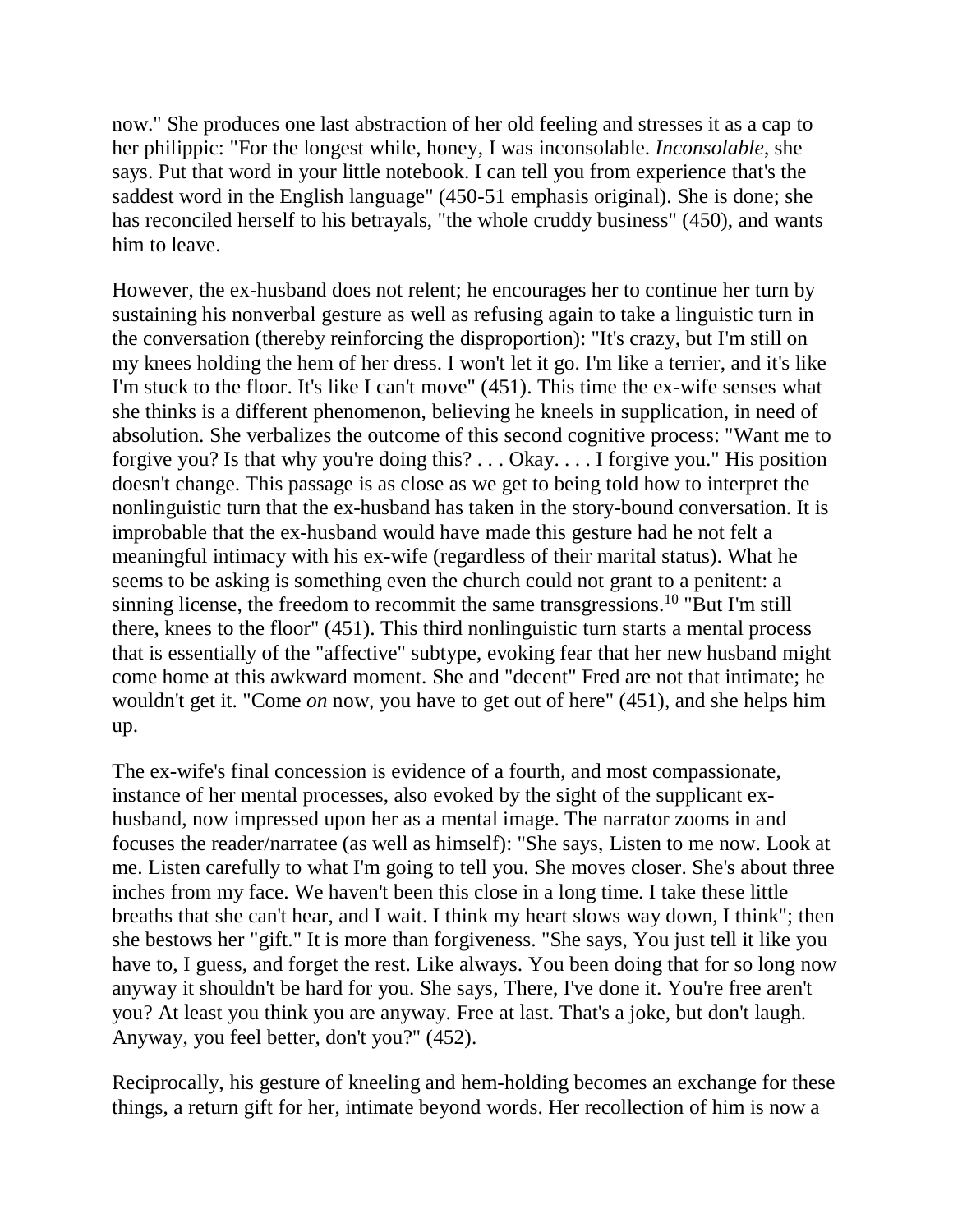metonymy of its own sort, something which she will remember and can associate with his positive side. It is not just what triggered her forgiveness; it is also a release from her bitterness. It softens her. She has shown that this bitterness, pent up, feeds on itself to become a permanent source of pain. **[End Page 188]**

The progression from anger to benign disinterest is a triumph of dialogic minimalization. What is said on the part of this "recalcitrant narrator" (Herzinger 7) is large compared to his surface utterances. There could be gratitude for her not using the knife, which began the emotional process that culminates at the garment hem. And he may also be apologizing for the slap she has reminded him that he gave her when he took the knife away. But the persistence of his kneeling and hem-holding indicates more significance than that and more than the first three of her mental processes outlined above. What encourages the softening of the ex-wife's demeanor is that she has finally gotten to take her turn. His four-year "domination" of the Conversational floor has bottled up and intensified the betrayal she felt before and after the bad marriage and subsequent divorce. Since one of the primary tenets of verbal exchange is that conversations are cooperative, in remaining silent, in remaining on his knees, in prolonging his grasp on her hem, the ex-husband pushes her to continue her turn in the current conversation as well as the ongoing Conversation. It is this last push from the ex-husband that allows the ex-wife to release her anger and bitterness and to forgive him. Later, recollecting his gesture, she should recall her own capacity to forgive and, beyond that, his deep awareness of this divine quality in her. This is, in fact, what the narrator does; he recollects the forgiveness that the ex-wife grants as he (re)tells this intimate story. Ironically, her change of tone also brings about a possibly pleasant, nonconfrontational end of the conversation: "She says, Maybe you'll be back sometime, and maybe you won't. This'll wear off, you know. Pretty soon you'll start feeling bad again. Maybe it'll make a good story, she says. *But I don't want to know about it if it does*" (452-53 emphasis ours). In conversation analysis, this last clause could be construed as a bid to "shut down the conversation." The ex-wife indicates that she does not wish her ex-husband to take another turn in their ongoing Conversation; she wants their Conversation about the ex-husband's writing to end, putting their I/intimacy into suspended animation.

# **Intimacy in the Telling of the Story**

Emily Dickinson's admonition to tell the truth "slant" since it "must dazzle gradually" is apt in the case of "Intimacy." If the verbally violent core narrative were presented directly to readers, beginning with the ex-wife's abrupt scolding, the narrator would come across as a self-indulgent, inappropriately precipitant airer of dirty laundry. The reaction might be, "This guy has no shame." The monologic nature of the narrative makes the narrator even more dominant in his function than the ex-wife was in what he related. But Carver mitigates these potential problems with a framework that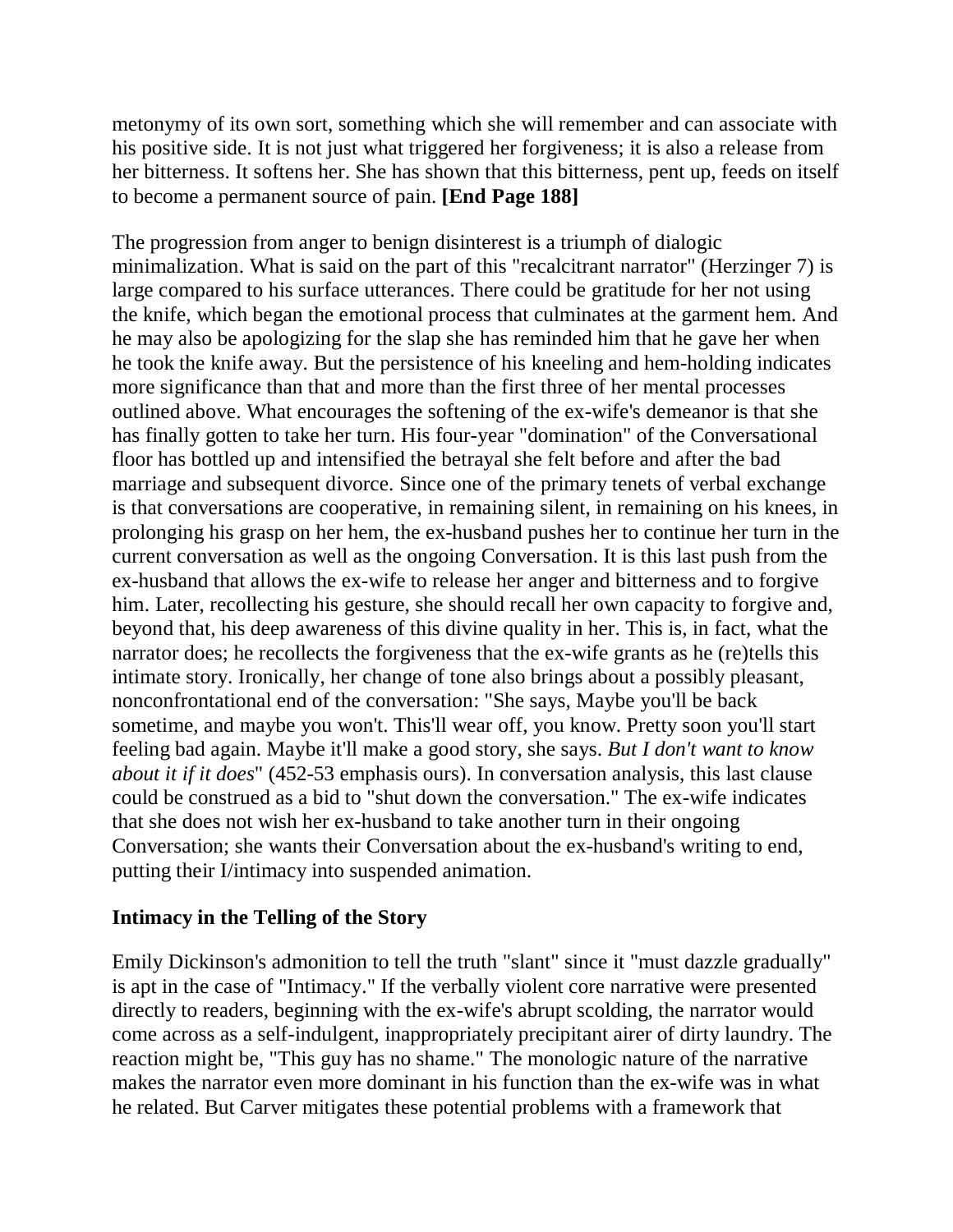delicately interposes a narratee and uses varied discourse types to distance the reader a bit from the shock of the nasty domestic conflict.

Judging from the story's opening, there is some distance between narrator and narratee which will have to be bridged if such a personal story is to be frankly told. For example, the two do not share certain knowledge one would expect close friends to have. The narrator says, "I stop off in this little town where my former wife lives" (444). Apparently, the narratee does not know the ex-wife's name, or their acquaintanceship **[End Page 189]** is not familiar enough for the narrator to use it in referring to her. Nor does it seem appropriate for the narrator to specify the town. Had he said *the* rather than "*this* little town," the narratee may or may not know which town, but use of *this* is logical only if the narratee does not.

As a homodiegetic narrator, the ex-husband is about to reveal to the narratee information about his own former marital relationship that to a casual acquaintance or a stranger could well be too personal and embarrassing, including evidence that he is given to irrational acts and the ex-wife's repeated insistence that he has been a faithless and hurtful lout. Therefore, a degree of intimacy must be established in the telling, also, of this intimate story. Coupland and Jaworski make the claim that transgressive talk may be *constitutive* of intimacy; in doing transgressive narratives (i.e., in discussing topics that are considered rude or risqué), interlocutors establish a mutual social-psychological harmony while accruing benefits from interpersonal interaction (88-89). The ex-husband and ex-wife do this to some degree.<sup>11</sup>

By using transgressive topics, the narrator "talks into being" the narrator-narratee intimacy that allows the story to proceed apace. Their situation must be such a one that would cause any barrier to this intimacy of the narrating to fall away quickly, such as what might prevail in a session with a professional psychological counselor or, given the narrator's line of work, an exchange of plot possibilities in conference with a fellow author. $^{12}$ 

Employing, in free direct discourse, some elements of what conversation analysts call "recipient design," Carver's narrator starts to build the intimacy with the narratee by anticipating the latter's cognitive processes—assumptions, expectations, or possible questions. "I haven't called and *it's true* I don't know what I am going to find," he says; "*We don't shake hands,much less kiss each other*"; and "*Make no mistake*, I feel I'm home" (444 emphasis ours). Subtly serving a phatic function, this direct discourse brings narrator and narratee closer. Because overall the story, the primary narrative, is not dialogue (in effect, it is one turn in an unheard but presumably coherent conversation), no linguistic backchannel cues can be given by the narratee. The recipient-design elements cited above serve to give the narratee a character presence,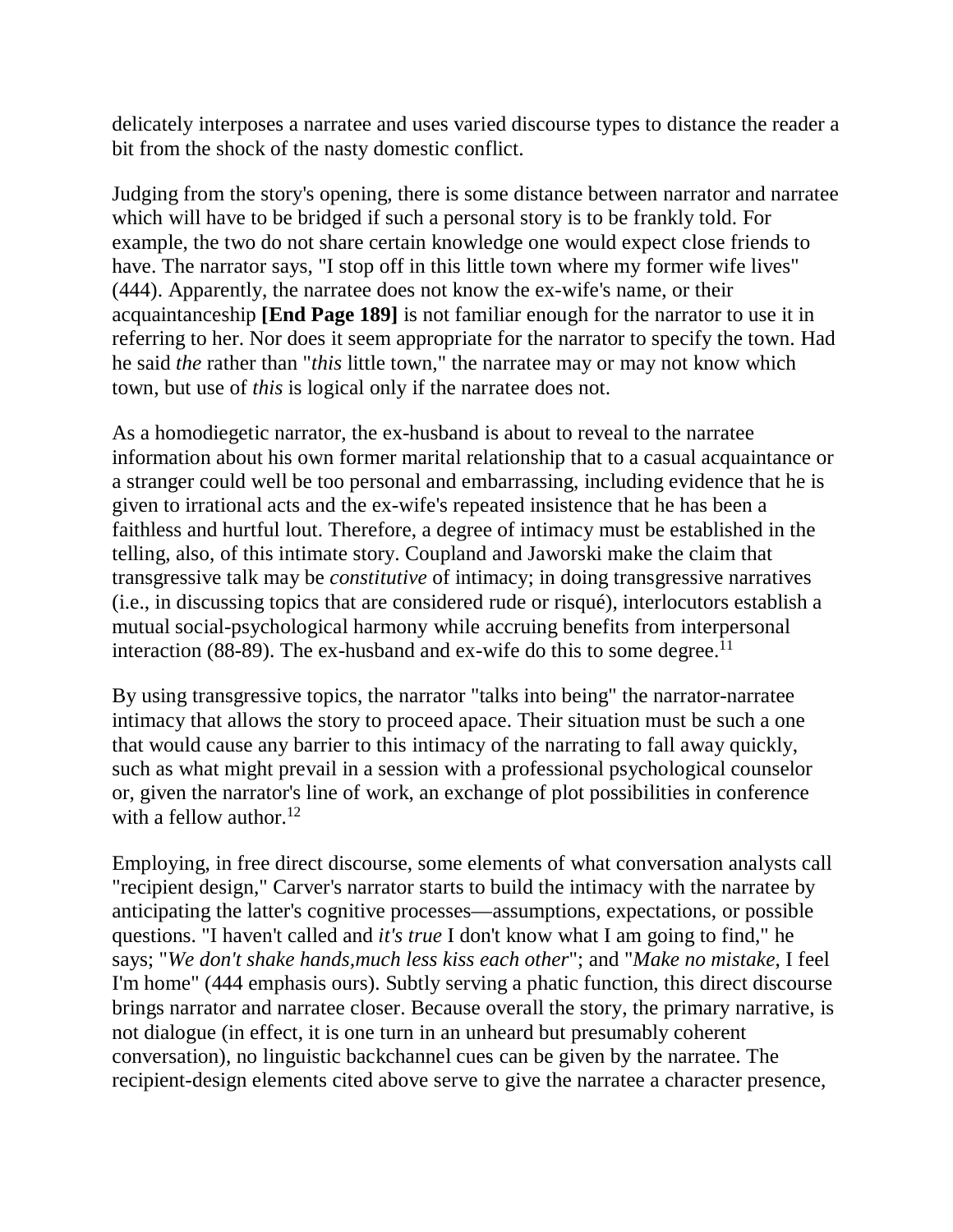strengthening his relationship with the narrator and providing a buffer for readers from the domestic war story about to be unleashed.

The narrator transitions into tagged direct discourse, which is the type used for nearly all of the story except for two instances of tagged indirect: "She says I've caused her anguish, made her feel exposed and humiliated" (444), and "She says she wishes I'd forget about the hard times, the bad times, when I talk about back then. . . . She wishes I'd get off that other subject. She's bored with it. Sick of hearing about it" (445). From that point to almost the end, there is no more indirect discourse; the narrator purports to be presenting exact words, and they are almost all hers.

The last paragraph is seemingly irrelevant action and description as the narrator recounts walking through the profusion of leaves: "Some kids are tossing a football at the end of the street. But they aren't my kids, and they aren't her kids either. There are these leaves everywhere, even in the gutters. Piles of leaves wherever I look. They're falling off the limbs as I walk. I can't take a step without putting my shoe into leaves." But the two final sentences of the story are a return to free direct discourse, and the **[End Page 190]** narratee must again be considered: "Somebody ought to make an effort here. Somebody ought to get a rake and take care of this" (453). These sentences are examples of indirect speech acts, imperatives that are expressed obliquely but are nonetheless directives. The shift to free direct discourse stresses the narrator's turning his attention away from the phase of gathering material to the phase of considering presentation of the material. One must consider the leaves symbolically—disordered phenomena in the chaos of the natural world that the narrator feels must be addressed with an artistic effort that makes them comprehensible (raking  $=$  writing). At one level, he may be trying to help justify his turning the meeting with the ex-wife into a story even though she has given him permission to "tell it like you have to." But he cannot tell everyone's story, so awareness of the need for the leaves to be raked legitimizes the depth of his belief in the importance and necessity of narrative art.

# **Conclusion**

In some ways, it is very important that what the ex-wife and ex-husband discuss be clear enough for the narratee/audience to understand. For example, the knife event is almost explicitly described, while other scenarios are vague or obtuse. However, when a couple like the one in the story is very intimate—or was previously—then a lot of what is communicated is unsaid. The severe conversational imbalance itself appropriately conveys the ex-wife's extreme hurt and anger. But tacit communication between intimates (friends, lovers, spouses, ex-spouses) is a mainstay of any relationship; it is not exceptional. It is quite reasonable, then, for Carver to construct a narrative in which details are sparse, facts are vague, and events are cloudy. Because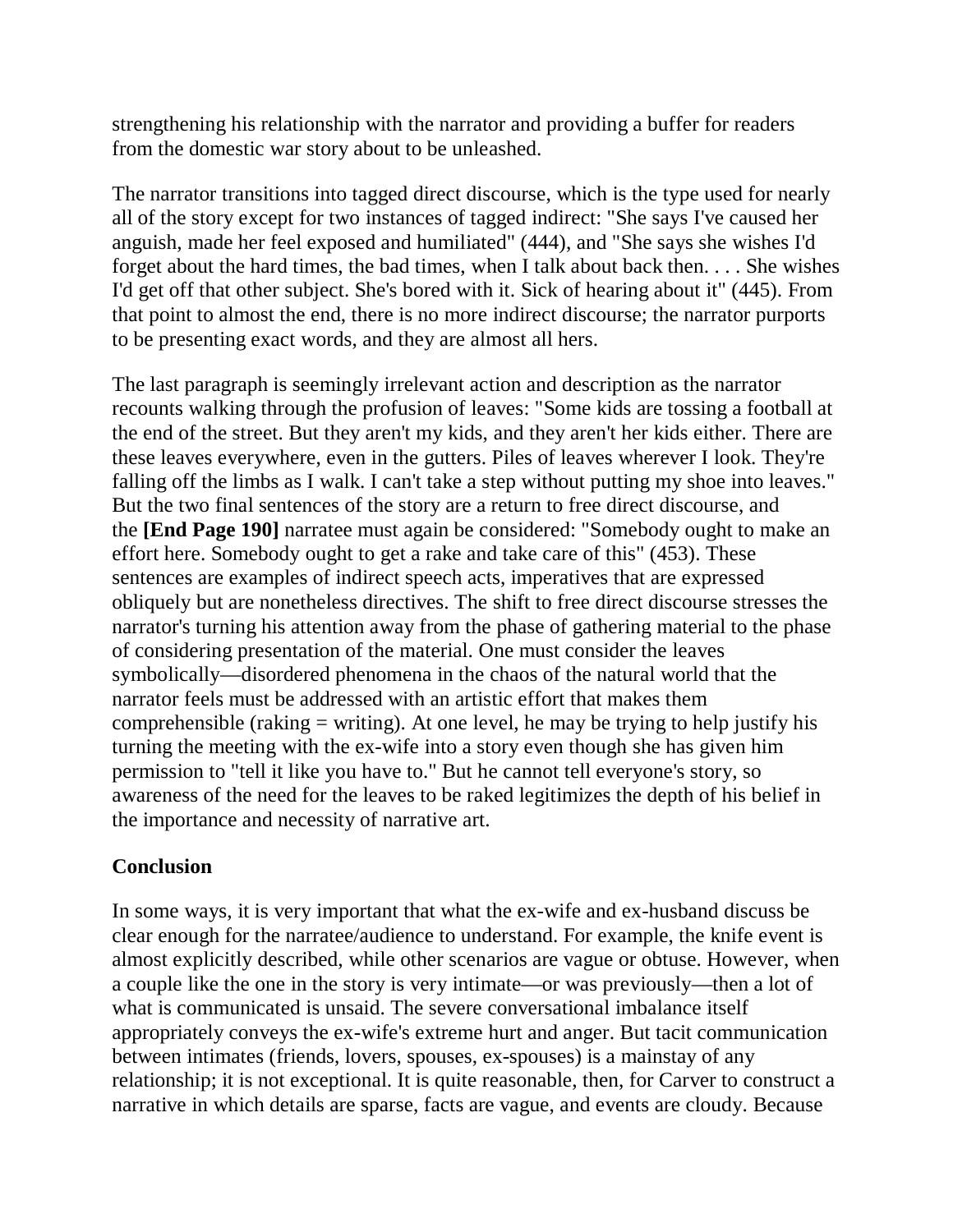the two characters share such a vast, complex history, their texts seem, to the reader at least, to brim with "diffused, faint clues and indirections" (Whitman 561). This beautifully illustrates the depth and intensity of their big-I Intimacy. Though strained to the apparent breaking point by emotions that press the limits of what words can express, and then go beyond those limits—such bonds of human intimacy, once established, sustain and endure. It is a story well worth telling.

*Frank Bramlett* is Assistant Professor of English at the University of Nebraska at Omaha. As a linguist, his work centers on discourse analysis and sociolinguistics, currently delving into relationships between language and homophobia. Previously, he has published on the discourse properties of social service interviews.

*David Raabe* is Professor and former Chair of English at the University of Nebraska at Omaha. His current interest is metonymy techniques in American and Canadian short fiction; he has published work on Ernest Hemingway, T. C. Boyle, and Alice Munro.

# **Endnotes**

We wish to acknowledge James Phelan's valuable editorial and interpretive suggestions.

1. In much of this paper, the term *discourse* matches the definitions used in linguistic fields of study, described later in the analysis. However, in discussing types of utterance representation, we follow the narratological sense relating to the machinery of the telling of the story.

2. Carver knew and admired John Barth's essay on minimalism and in "Intimacy" exemplifies its ecumenical conclusion: "For if there is much to admire in artistic austerity, its opposite is not without merits and joys as well. . . . There truly are more ways than one to heaven. As between minimalism and its opposite, I pity the reader or the writer, or the age—too addicted to either to savor the other" (Barth 25). Carver escaped from the "minimalist" pigeonhole in his lifetime. Adam Meyer puts the issue in perspective in *Raymond Carver* and quotes Carver: "Who isn't tired to death by now of that stale **[End Page 191]** debate?" (30-31). "Intimacy" especially is more than analysts have estimated it to be: not just another domestic drama but a benchmark in Carver's fictional experimentation and artistic development. For example, Facknitz sees in "Intimacy" a failure to elude "the menace of an old fatuity" in which Carver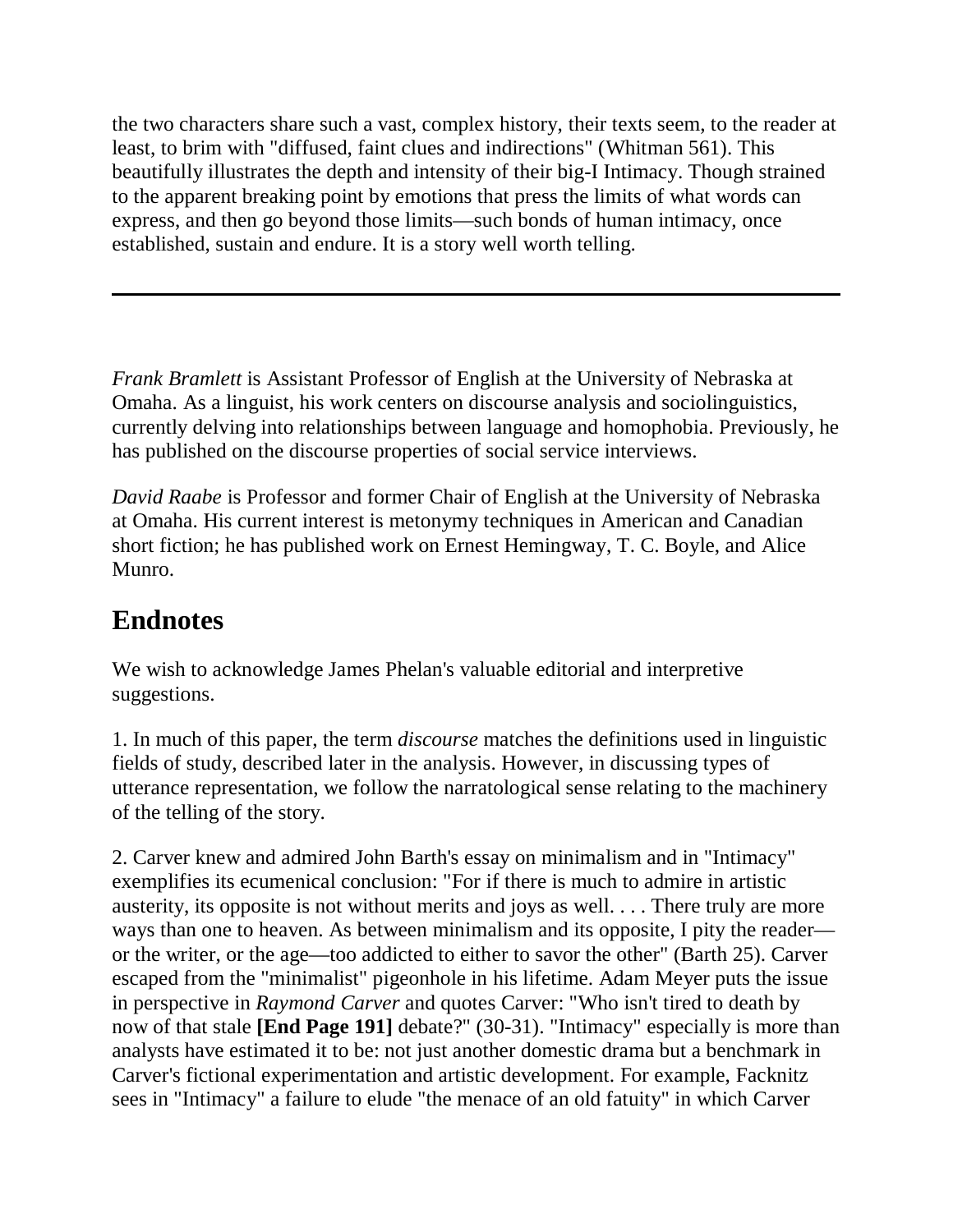seems to regress, "indulging himself in . . . torpid kookiness" (67-68). But Runyon, although sensing rather than analyzing, observes that "the insistent, mechanical repetition of. . . she sayses is something new in Carver's fiction" (188).

3. Gee theorizes that "little-d" discourses consist of texts and textual properties, word choice, grammatical cohesion, lexical collocation, etc. On the other hand, "big-d" Discourses are language plus other "stuff," including "situated identities; ways of performing and recognizing characteristic identities and activities; ways of coordinating and getting coordinated by other people, things, tools, technologies, symbol systems, places, and times; characteristic ways of acting-interacting-feelingemoting-valuing-gesturing-posturing-dressing-thinking-believing-knowing-speakinglistening" (38). For this analysis of Carver's short story, it is important to combine narrow, specific analysis of the conversation between the ex-husband and ex-wife with an expansive reliance on linguistic discourse theory to enrich that analysis.

4. According to Gee, "big-c" Conversations should be "viewed as (historic) conversations between and among 'big-d' Discourses, not just among individual people" (34). Gee cites examples like "the long-running, historic Conversation between biology and creationism, or between the Los Angeles police department and Latino street gangs" (34). The claim that Conversations involve more than just people we take to be accurate, hence our belief that the ex-husband (and his history), the exwife (and her history), and the relationship between the two (this would be a kind of institution) are prime candidates for explications *via* the notion of "big-c" Conversation and "little-c" conversation.

5. All page number citations for Carver's stories refer to *Where I'm Calling From*.

6. In "Frame Analysis of Talk," Goffman says that "between close, long-standing workmates or housemates, . . . there is the important obligation (and right) to update our associates about any change in our life circumstances—the 'closer' the relationship, the more quickly the information is to be imparted and the less dramatic this information need be. In consequence, one's intimate others will always be properly oriented to receive reports and make inquiries" (184). He says routine reporting is a tricky matter but "not an incidental aspect of what a relationship is. . . . The close study of such reportings takes us right into the banal interiors of intimacy (that domain of which psychotherapists are the absentee landlords), which might account for the studied neglect of the topic by students of talk" (186-87). We see the ex-husband's practice of sending clippings about himself to the ex-wife as a continuation of the process of reporting. He has been keeping "big-I" Intimacy going, perhaps in an attempt to convince the ex-wife that his work was important, a higher cause for which the sacrifices of their domestic tranquility were appropriate.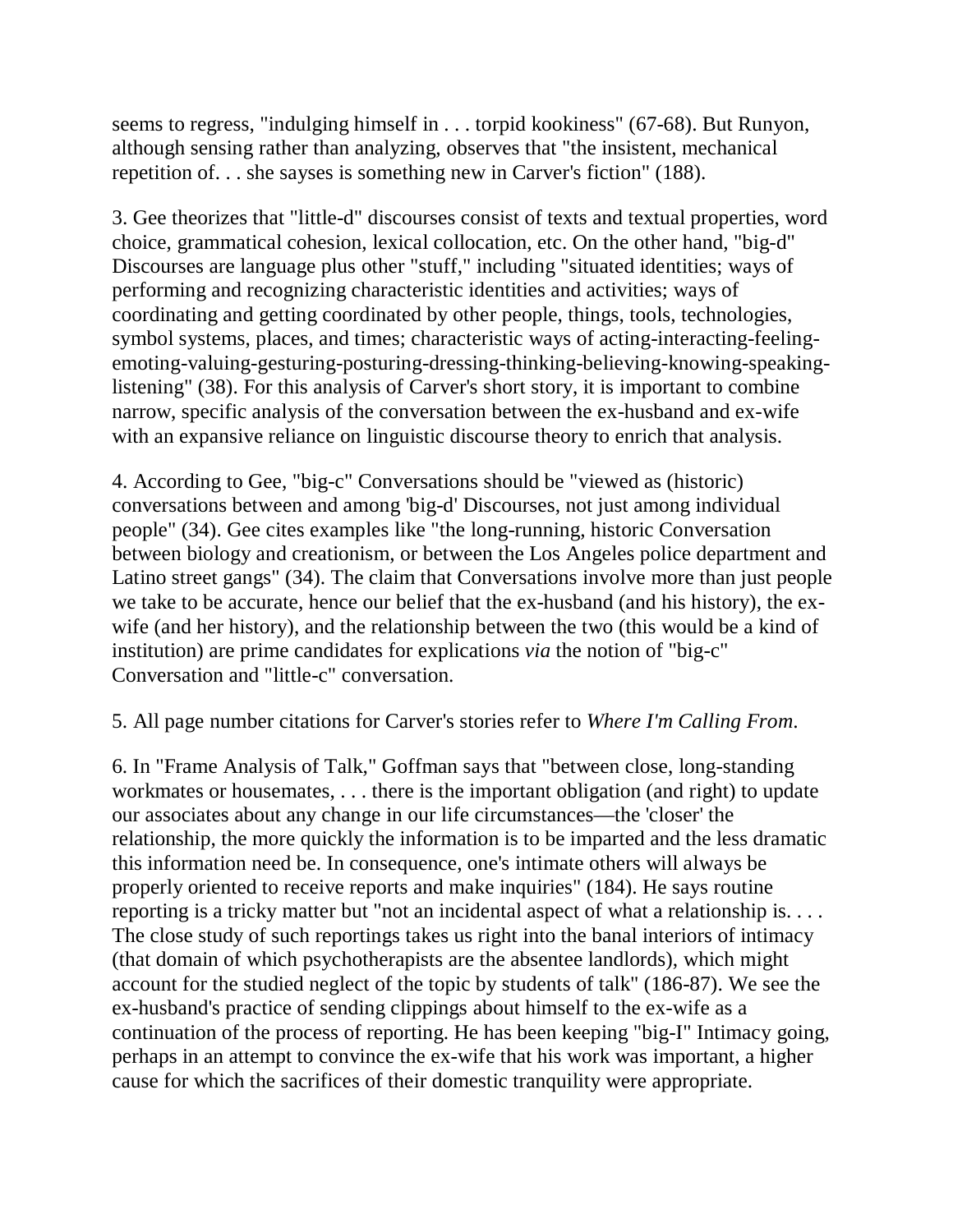7. Almost all the dialogue in "Intimacy" is easily identified as to speaker according to the conventions associated with fiction, despite the absence of quotation marks in the story. For example, all the words of the following passage, except for "I say," count as narrator contribution to the conversation: "Vaguely, I say. I must have deserved it, but I don't remember much about it. Go ahead, why don't you, and tell me about it" (446). By contrast, only the first four words of the following are uttered aloud: "I remember a lot, I say. I say that, then wish I hadn't" (446). One passage does not absolutely distinguish between the spoken word and the thoughts of the narrator: "Regret, I say. It doesn't interest me much, to tell the truth. Regret is not a word I use very often. I guess I mainly don't have it. I admit I hold to the dark view of things. Sometimes, anyway. But regret? I don't think so" (447-48). Clearly, the first word is uttered aloud by the narrator, but the rest could be either speech directed to the ex-wife or anomalous discourse directed toward the narratee. We include it in his word count partly on the evidence of her reply: "You're a real son of a bitch, did you know that?," which seems an unlikely response if the narrator's conversational turn consists of only the noncommittal, single word "Regret." Including these forty-three words—his longest utterance—the computer calculates his total at 138 compared to 2,187 for the ex-wife, a sixteen-to-one ratio (without them, the ratio would be more than twentythree-to-one). **[End Page 192]**

8. Actually, he is tacitly requesting that *she* do the "dredging," in Goffman's sense of the term, bringing to mind information she might not volunteer. She is not obliged by conversational custom to provide it, but if he has established an appropriate "state of talk," she should not take umbrage at the suggestion (181-82). Her willingness to discuss the knife shows that the dredging is okay with her and works for him.

9. One of Person's examples, from Flannery O'Connor's "Greenleaf," shows such narratorial speculation about a farmhand's possible reaction to a bull's having gotten loose on the place: "[H]is expression, his whole figure, his every pause, would say: 'Hit looks to me like one or both of them boys would not make their maw ride out in the middle of the night thisaway. If hit was my boys, they would have got thet bull up theirself'" (O'Connor qtd. in Person 77).

10. Campbell compares the narrator to "the diseased men of Gennesaret seeking wholeness by touching the hem of Christ's garment" (73) and "Jacob refusing to release the angel until he is blessed" (74). We would add another Old Testament precedent, Israel's first king, Saul, who, having disobeyed God's orders, seeks pardon by catching hold of Samuel's robe, holding on so tightly that it rips (1 Sam. 15:27). Also, three of the Gospels mention the woman who has suffered from hemorrhages for twelve years and observes, correctly, that if she touches Jesus' cloak she will be well (Matt. 9:21, Mark 5:28, Luke 8:44).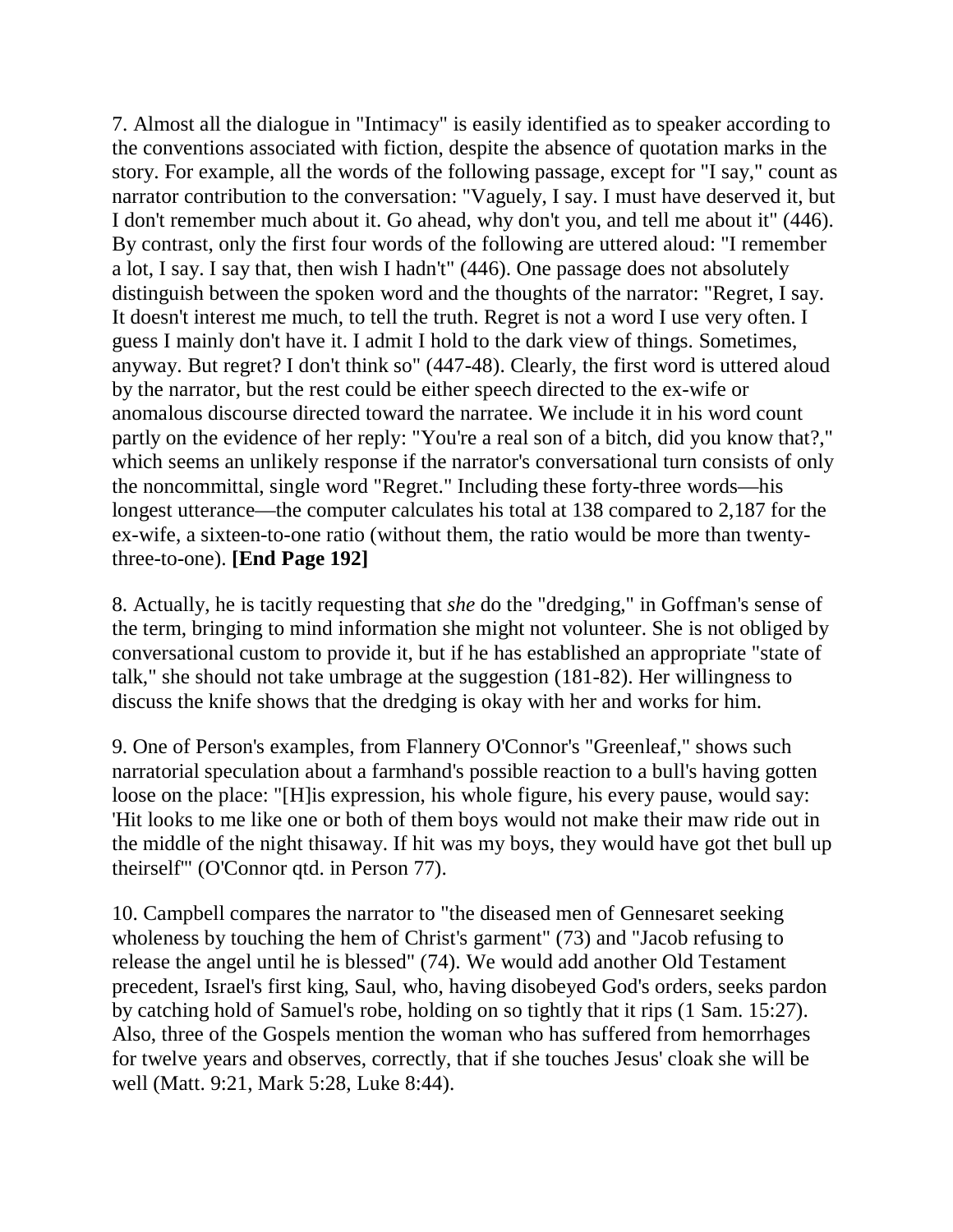11. Coupland and Jaworski argue that interlocutors who develop narratives do so as "a prime means of evaluating experience, achieving consensus, and doing recreation" (87). Their study of everyday, casual conversations among young friends "shows how speakers . . . negotiate their own local orientations to the status of topics—as transgressive but talkable—and how participants build rapport through their shared alignment to and enjoyment of transgression." The transgressive topics that the research subjects narrate include "the defiling of food, vomiting, and watching animals having sex" (85). In contrast, the characters in "Intimacy" do not cross into such transgressive topics, though the ex-wife's language comes close; instead, they stay within the boundaries of domestic troubles. If Conversation Analysis refines to the point where talk characteristics might indicate or identify types of conversations, an Intimate Conversation would be somewhat simpler than a more casual or more formal one. For instance, it might begin without the usual introductory formalistics. Goffman has observed that intimates share a "domain of matters that can be addressed flat out without summons, altering, or ground laying—in effect, matters taken to be already in consciousness and in addition permissibly addressable" (184). The relationship need not be marital but the conversants would have some social connection—share a common profession, religion, or other interest having such a domain of matters. We suspect that the disproportionate talk displayed in "Intimacy" is not generally characteristic of intimate conversation, but CA theorists might continue looking at gesture—how it is interpreted and the nature of its role in conversation.

12. This speculation does not discount the possibility that, presupposing the chemical intimacy of a cocktail or three, such a highly personal tale might well be told in a public place, to a perfect stranger. In Margaret Atwood's "Rape Fantasies," for example, the presence in the story of a narratee is made known only near the end when the effusive but apprehensive narrator refers to the setting being a bar or cafe: "Like here for instance, the waiters all know me and if anyone, you know, bothers me . . . I don't know why I'm telling you all this, except I think it helps you get to know a person, especially at first, hearing some of the things they think about" (26).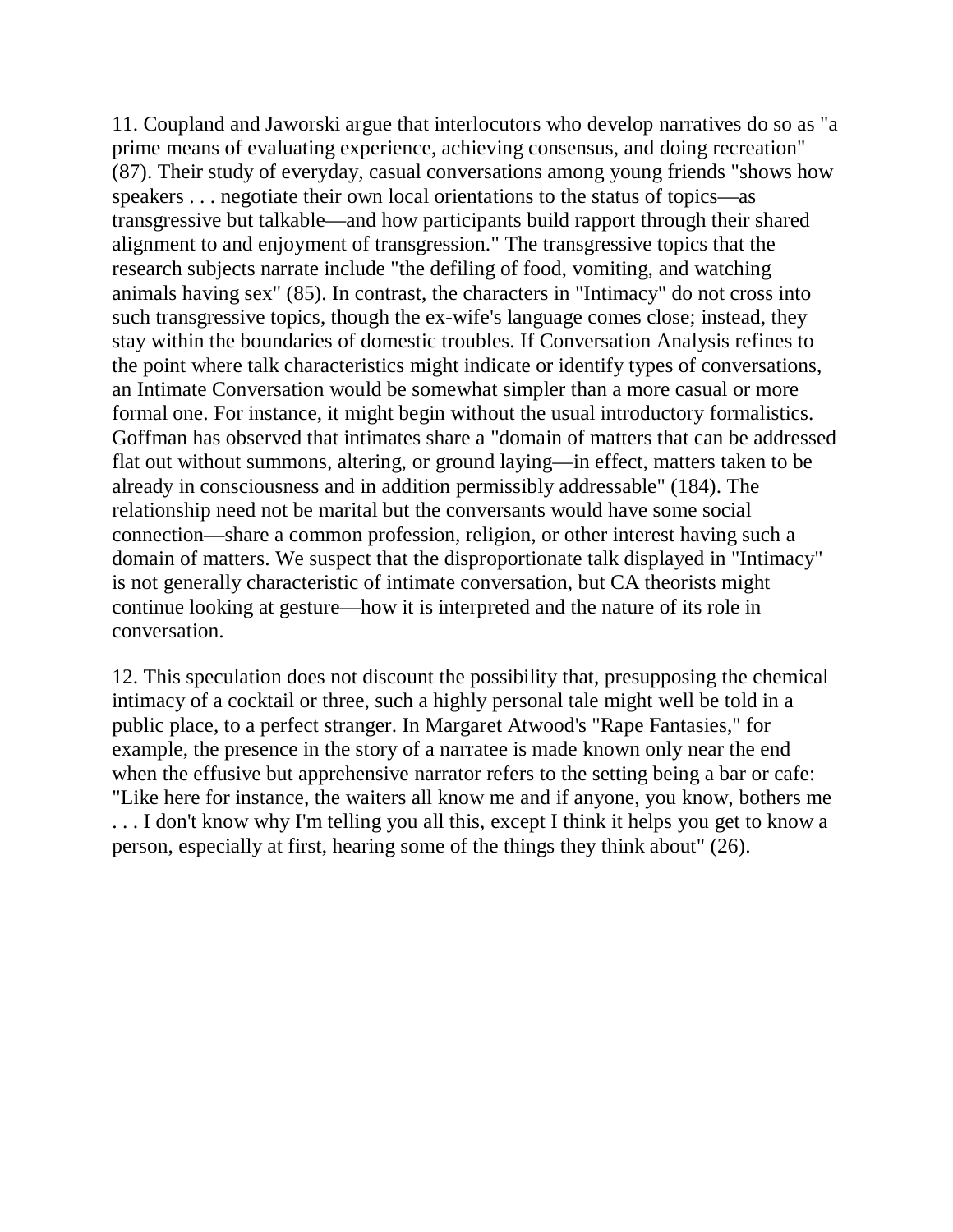# **Works Cited**

**Atwood, Margaret.** "Rape Fantasies." In *The Norton Anthology of Contemporary Fiction*, edited by R. V. Cassill, 19-27. New York: Norton, 1988.

**Barth, John.** "A Few Words about Minimalism." *New York Times Book Review* 28 Dec. 1986: 1-2, 25. **[End Page 193]**

**Campbell, Ewing.** *Raymond Carver: A Study of the Short Fiction*. New York: Twayne, 1992.

**Carver, Raymond.** *All of Us: The Collected Poems*. New York: Knopf, 1998.

**——.** "Fires." 1981. In *Call If You Need Me: The Uncollected Fiction and Other Prose*, edited by William L. Stull, 93-106. New York: Vintage Books, 2001.

**——.** *Where I'm Calling From*. New York: Vintage, 1989.

**Coupland, Justine, and Adam Jaworski.** "Transgression and Intimacy in Recreational Talk Narratives." *Research on Language and Social Interaction* 36, no. 1 (2003): 85-106.

**Facknitz, Mark A. R.** "Raymond Carver and the Menace of Minimalism." *CEA Critic* 52 (Fall 1989-Winter 1990): 62-73.

**Fludernik, Monika.** *The Fictions of Language and the Languages of Fiction: The Linguistic Representation of Speech and Consciousness*. London: Routledge, 1993.

**Gee, James Paul.** *An Introduction to Discourse Analysis: Theory and Method*. New York: Routledge, 1999.

**Goffman, Erving.** "Frame Analysis of Talk." 1983. In *The Goffman Reader*, edited by Charles Lemert and Ann Branaman, 167-200. Oxford: Blackwell, 1997.

**Halpert, Sam.** *Raymond Carver: An Oral Biography*. Iowa City: Univ. of Iowa Press, 1995.

**Herman, David.** *Story Logic: Problems and Possibilities of Narrative*.Lincoln: Univ. of Nebraska Press, 2002.

**Herzinger, Kim A.** "Introduction: On the New Fiction." *Mississippi Review* 40-41 (1985): 7-22.